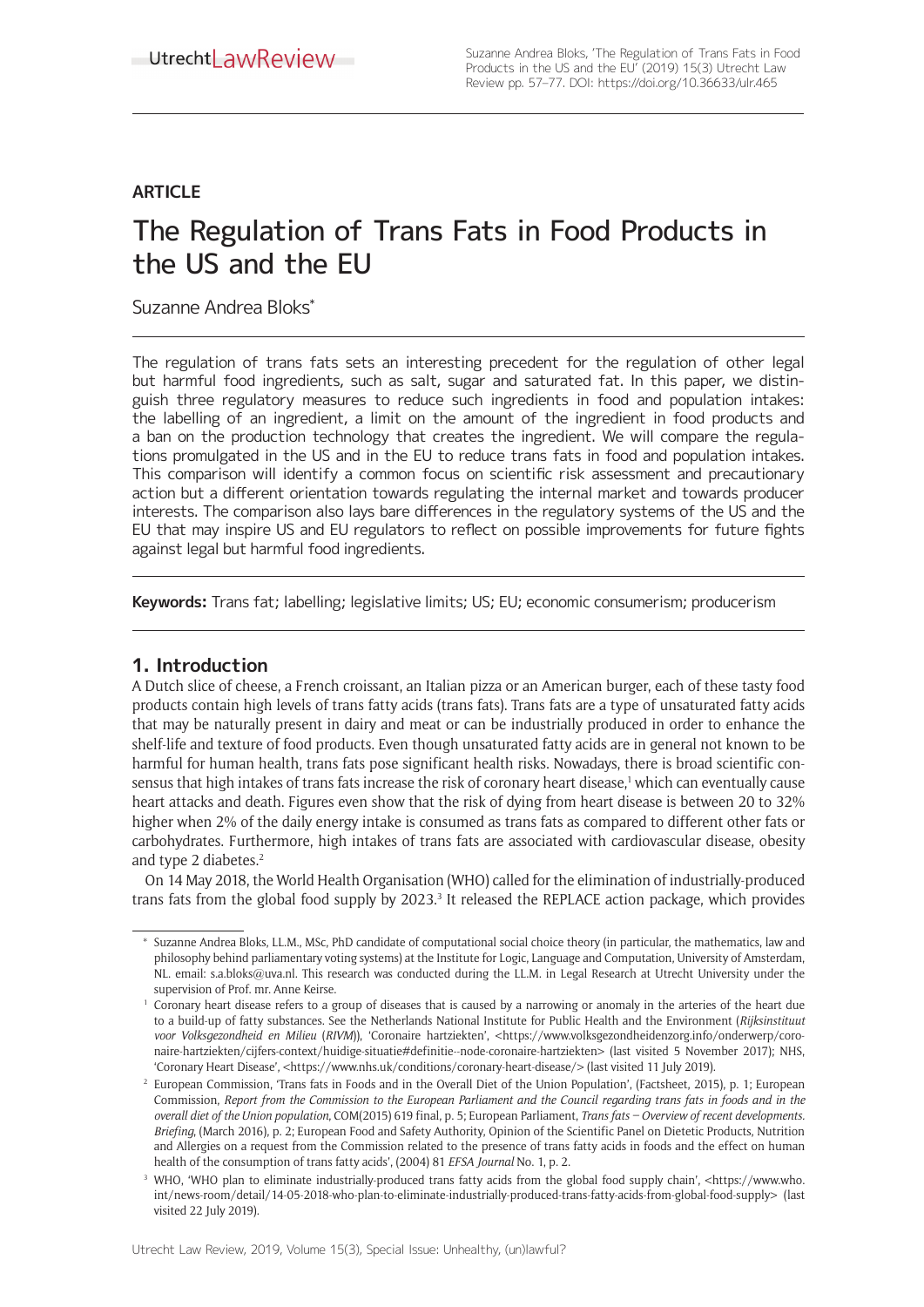a step-by-step guide for governments to eliminate trans fats from their food supply chain.<sup>4</sup> A year later, the International Food and Beverage Alliance (IFBA), which include the food giants Unilever, Nestlé and McDonalds, pledged to align to the WHO's standard of a maximum of 2% trans fats in the fat and oil content of food products by 2023.<sup>5</sup>

The campaign of the WHO and the commitment of several food giants to reformulate their products sets an interesting precedent for how other legal but harmful food ingredients – such as salt, sugar and saturated fats – may be tackled in the future. As the reformulation of products is costly and time-consuming, businesses tend to opt for less drastic health-promoting initiatives such as portion control, clear nutritional information and responsible marketing. But the fight against trans fats shows that health organisations, governments and consumers may not have to settle with less.6

Regulators have also taken actions to reduce trans fats in food and population intakes. On 24 April 2019, the EU adopted a regulation to limit the amount of trans fats in food products, in line with the WHO recommendations. This regulation was preceded by trans fat limits in several European Member States. By setting a legislative limit on the trans fat content in food products in 2003, Denmark was the first European Member State and the first country in the world to introduce a policy in the fight against trans fats.

Another jurisdictional area at the forefront of the fight against trans fats is the US. The fight against trans fats in the US dates back to 1993, when a citizen petition was filed to require trans fat labelling on pre-packed food products. Ten years after this citizen petition and only two months after the Danish had published their trans fat limit, the US set precedent as the first country with mandatory trans fat labelling legislation.<sup>7</sup>

In this paper, we will compare the regulatory approaches of the US and the EU in the fight against trans fats. Our comparison will identify several principles and orientations that are guiding in both regulatory systems and that can explain similarities and differences in the regulatory approaches of the US and the EU. An understanding of the similarities and differences between the regulatory approaches of the US and the EU on the basis of these principles and orientations can inform future decision-making about the regulation of other legal but harmful food ingredients.

The paper will be structured as follows: first, a brief introduction into the fight against trans fats will be given and we will identify several regulatory measures that have been proposed in this fight. Second, we will discuss the trans fat regulations that are taken in the US and in the EU. The focus will mainly be on the regulations that are taken at the federal level in the US and at the European level in the EU, because the regulatory framework at these levels covers the largest jurisdictional area. But we will also discuss some regulatory measures at sub-federal level in the US and at the level of the Member States in the EU that have either set precedent for other local or state regulations or have triggered regulations at the federal or EU-level. Third, four policy principles and orientations will be identified in a comparison of the regulatory approaches of the US and the EU. We will conclude this paper with some comments and recommendations for future decisionmaking on legal but harmful food ingredients.

# **2. The regulation of trans fats**

When regulating harmful trans fats in food products, the main concern is industrially-produced trans fats. These can be distinguished from naturally occurring trans fats, which are produced by the gut bacteria of ruminant animals, such as cattle sheep and goats, and are found in small amounts in the fatty parts of meat- and milk-based products from these animals.

The proportions of industrially-produced trans fats are generally much higher than the proportions of naturally occurring trans fats in food products. Industrially-produced trans fats are formed when fats or oils are modified by partial hydrogenation and, hence, occur in partially hydrogenated fats or oils (PHOs). PHOs are used by manufacturers to enhance the texture and to increase the shelf life of processed foods in an

<sup>4</sup> WHO/NMH/NHD, 'Replace Trans Fat', 18.4, May 2018.

<sup>5</sup> IFBA, 'Press Release: International Food & Beverage Companies Align with WHO Standard in Global Commitment on Industrially Produced Trans Fat', 7 May 2019, <https://ifballiance.org/uploads/press/pdf/5cd16e6620f34\_IFBA\_Press%20Release\_%20 iTFA\_%2007.05.2019.pdf> (last accessed 23 July 2019).

<sup>6</sup> K. Askwe, Food Navigator, 'Food 'powerhouses' to phase out industrially produced trans fats by 2023', 10 May 2019, <https://www. foodnavigator.com/Article/2019/05/10/Food-powerhouses-to-phase-out-industrial-trans-fats-by-2023> (last visited 23 July 2019).

<sup>7</sup> The Danish trans fat limit was published in March 2003 (Executive Order No 160 of 11 March 2003 on the Content of Trans Fatty Acids in Oils and Fats – see the Danish Nutrition Council, *The influence of trans fatty acids on health* (2003)). The trans fat labelling legislation of the US was published in July 2003 (FDA, Final Rule, Food Labeling: Trans Fatty Acids in Nutrition Labeling, Nutrient Content Claims, and Health Claims, 68 Fed. Reg. 133, 41434 (11 July 2003)).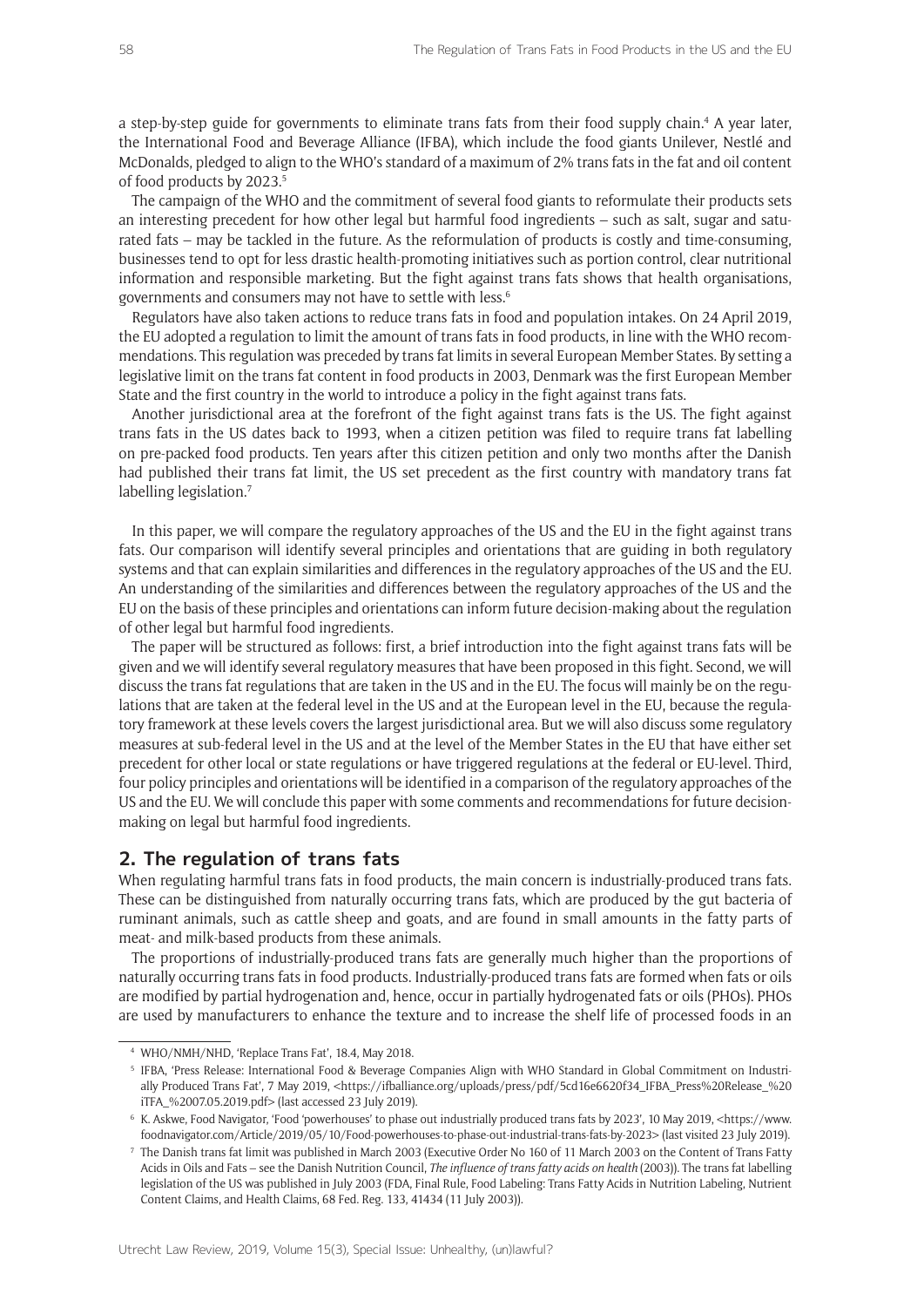inexpensive way.During the process of partial hydrogenation, hydrogen is added to the liquid oils to make it solid or semi-solid at room temperature. The amount of trans fats formed by partial hydrogenation depends on the production technology used and can vary from small amounts to more than 50%. Repeatedly heating oils that initially contain low contents of trans fats can also generate additional amounts.<sup>8</sup>

Trans fat regulations focus on industrially-produced trans fats, as the proportions of industrially-produced trans fats are in general much higher than the proportions of naturally occurring trans fats in food products and the amounts of industrially-produced trans fats can be reduced by changing the production process and by reformulating food products in order to use less PHOs.<sup>9</sup>

The fight for regulating trans fats in food products started in 1993 in the US when the Centre for Science in the Public Interest (CSPI) pressured the responsible federal organisation to introduce mandatory labelling of trans fats on food packages. Since then, different regulatory measures to reduce the amount of trans fats in food products have been introduced across the globe. The felt need to implement trans fat reducing measures in order to protect the public health was triggered by changes in the food supply and the purchasing behaviour of consumers. Processed and packaged food constitutes a growing part of the consumed food products globally and is already a significant part of the consumed food products in Western societies.<sup>10</sup> Because processed and packaged food products contain relatively high proportions of trans fats compared to other food products, the need and urgency for taking regulatory measures to reduce trans fat intakes among consumers is now widely supported.

Broadly, three regulatory measures can be distinguished: (1) trans fat labelling that requires the amount of trans fats to be indicated on the food package, (2) limits on trans fat content in a food product and (3) a complete ban on PHOs. These measures can be formulated either as legislative actions that ask for mandatory changes from manufacturers or as voluntary measures. Voluntary measures can be initiated by governments in agreement with the cooperating food manufacturers or by the manufacturers themselves when they feel the need to take measures because of public awareness and pressure. An example is the Dutch-British cooperation Unilever that decided voluntarily to ban trans fats from its products. This decision was dictated by public pressure due to media coverage and was, according to Unilever, in line with its policy to 'know their products' and also 'apply that knowledge'.11

Mandatory or voluntary *labelling* requires that the amount of trans fat content is indicated on the food package in the ingredient list and/or the nutrition declaration. Thereby, it aims to inform the consumer about their trans fat intake when eating or drinking the food. Labelling can be criticised for unfairly targeting producers of packaged foods as opposed to producers of unpackaged or restaurant foods because it does not have a direct impact on the latter category of foods.12 With regard to voluntary labelling, it depends on the existing labelling legislation in a jurisdiction whether voluntary labelling is allowed. Some labelling regulations do not allow that other information is displayed than the required information.

The measure of a voluntary or legislative *limit* on trans fats requires the manufacturer to reformulate its products or adapt its production technology to reduce the trans fat levels in the food.<sup>13</sup> The restriction can either concern the proportion of trans fats in the ingredients or in the final product. When the restriction is put on the ingredients, the limit sets a maximum percentage of trans fats allowed in the oils and fats in the product. This usually leads to a lower amount of trans fats in the final product than in the case that the percentage of trans fats in the final product is restricted.14

<sup>8</sup> See European Parliament, supra note 2, p. 2; Centre for Disease Control, 'Trans Fat: The Facts', (2014); World Health Organization (WHO), *Eliminating trans fats in Europe. A policy brief* (2015), p. 2.

<sup>9</sup> For example, the European Commission states that that the proportion of trans fats in industrially-produced fats and oils can be modified whereas the proportion of trans fats in ruminant fats is relatively stable. See European Commission, COM(2015) 619 final, supra note 2, p. 4.

<sup>10</sup> According to the Netherlands Scientific Council for Government Policy (*Wetenschappelijke Raad voor Regeringsbeleid, WRR*), prepackaged food products, including processed foods and drinks, make up around half of the consumed food products in Western societies. An increase in welfare, single-person households and number of working women and the related growing preference for convenient food have led to an increase in supply and consummation of composite food products and ready-made meals. This development is facilitated by the introduction of the fridge, oven and microwave in developed countries, but also in other parts of the world. See WRR, 'Naar een voedselbeleid', (WRR report number 93, 2014), p. 11.

<sup>11</sup> European Parliament. Policy Department Economic and Scientific Policy, *Trans Fatty Acids and Health: A Review of Health Hazards and Existing Legislation* (November 2008), p. 15.

<sup>&</sup>lt;sup>12</sup> See WHO, supra note 8, pp. 4-6.

<sup>&</sup>lt;sup>13</sup> The amount of trans fats formed can vary according to the production technology used for partial hydrogenation. Adapting the production technology can, thus, significantly reduce the level of trans fats in PHOs.

<sup>&</sup>lt;sup>14</sup> See European Parliament, supra note 11, p. 13.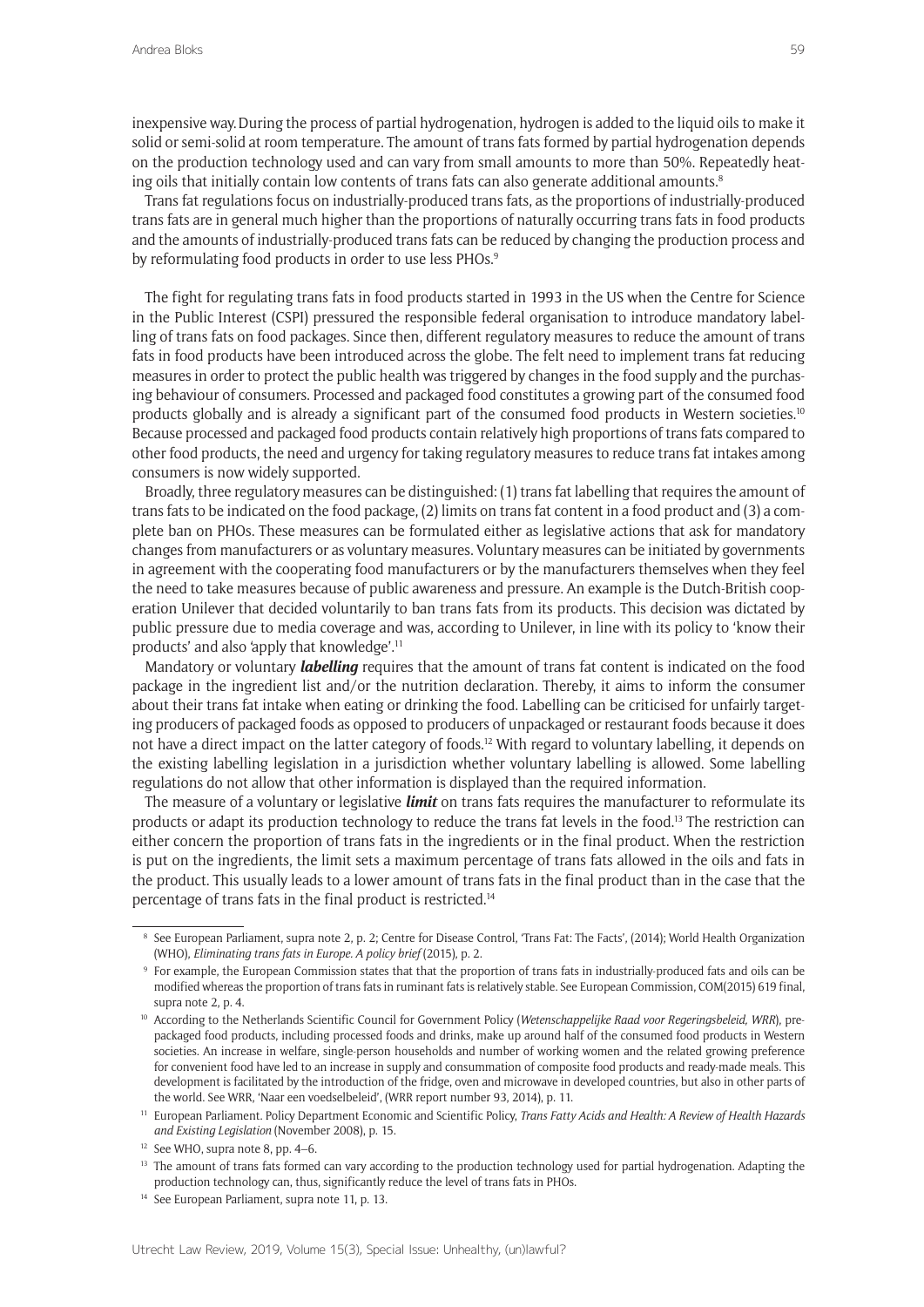The last measure, the voluntary or legislative *ban* on PHOs, does not ban trans fats directly, but bans the production process by which trans fats are formed. The ban requires the food manufacturer to find new and mostly more expensive ways to produce its foods with the right texture and a sufficient shelf life.

## **3. Regulations in the US**

As we have identified different regulatory measures to decrease trans fat intakes, we will discuss in this section the regulatory measures that are taken in the US. First, a brief introduction will be given into the regulatory system of the US in terms of the supervisory and legislative authorities that deal with food law. This provides the background knowledge that is needed for our subsequent discussion of the federal trans fat regulations and some state and local trans fat regulations in the US.

## **3.1. Supervisory and legislative authorities in the US**

Legislation and regulation of the food market can take place at the federal, state or local level in the US. The division of competence between the federal and state level, to which the term *federalism* refers, has its legal basis in the Supremacy Clause of the American Constitution. The clause provides that the Constitution and federal laws have supremacy over state legislation, meaning that federal laws pre-empt state and local laws if they come in conflict. However, federal law can only pre-empt state law when the Constitution has explicitly transferred legislative authority to federal authorities, for otherwise the authority is reserved to the states or to the people.<sup>15</sup>

The competence to take regulatory measures relating to health and welfare of the citizenry is an exclusive state power, with the possibility of delegating to local authorities. This exclusive state power is denoted by the term *police power* and is exercised by states in order to protect health, safety, welfare and the general wellbeing of the citizens.16

Even though there is an exclusive state power to make food inspection laws and health laws, federal authorities may also take health protecting regulatory measures on the food market because it falls under federal authority via another power. The American Constitution grants federal authorities the power to regulate commerce. Commerce is given a very expansive interpretation as it does not only cover interstate trade but also any activity that indirectly affects interstate trade. Since the food market crosses state boundaries, the regulation of food products is often interpreted as falling within the scope of this federal authority to regulate interstate trade.17

The result of the different federal and state powers is a patchwork of different laws. Besides regional difference in areas that do not fall within the scope of federal authority, states can also take more stringent measures than the federal legislation prescribes as long as these state laws do not place an unreasonable burden on interstate commerce. There is a risk that the different state laws are inconsistent with federal laws in the sense that there is a direct or indirect conflict between state and federal laws. To prevent inconsistencies from occurring, the federal government issues model laws. An example is the model Food, Drugs and Cosmetics Act. 'When the models or the federal laws are perceived as adequate by state governments, usually the states will adopt the model or federal regulations essentially word for word into state law'.18

The federal legislative authority is vested in the US Congress. In areas that require technical expertise, such as health and science related topics, the Congress often delegates legislative authority to administrative authorities. 'The laws promulgated by administrative authorities are called regulations or administrative rules.'19

The federal responsibility for food regulations in the US is primarily delegated to two federal agencies: the US Food and Drug Administration (FDA) and the US Department of Agriculture (USDA). The FDA is the main actor for the regulation of industrially-produced trans fats, as this agency is responsible for all food products except meat. Meats, poultry and egg products are inspected by the Food Safety Inspection Service of the USDA.20

The fight against trans fats in the US, however, is not initiated by either of these two administrative authorities. The fight dates back to 1993 when the CSPI urged the FDA to require labelling of trans fats.

<sup>15</sup> N.D. Fortman, *Food Regulation. Law, Science and Policy* (2017), p. 8.

<sup>16</sup> Ibid.

<sup>17</sup> Ibid.

<sup>18</sup> Ibid., p. 9.

<sup>19</sup> Ibid., p. 7.

<sup>20</sup> Ibid., p. 14.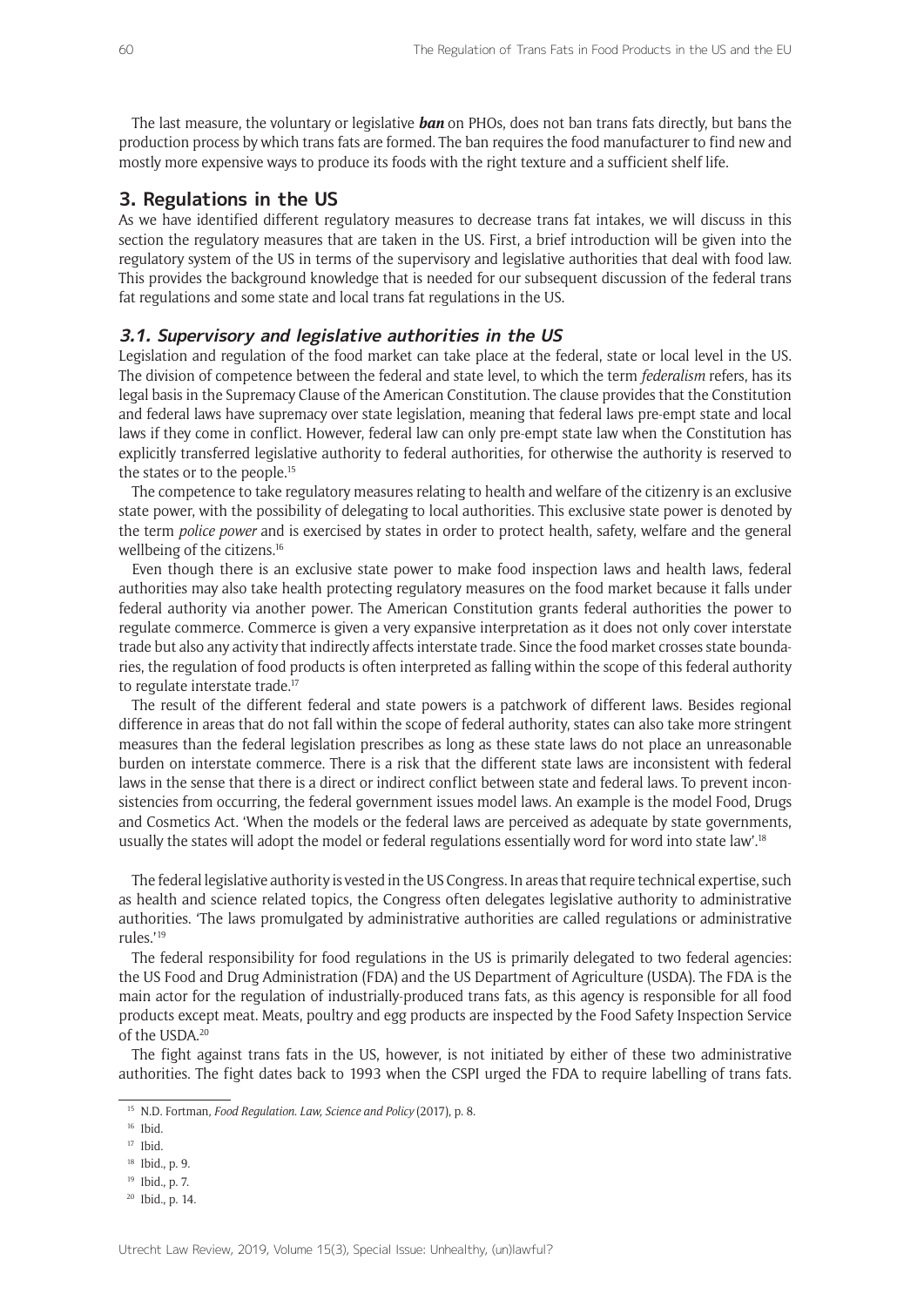Since this did not trigger the FDA to take any regulatory measures, the CSPI filed an official petition to the FDA in 1994 to require trans fats to be listed on nutrition labels. When the labelling requirement was finally promulgated by the FDA in 2003, the CSPI went a step further by petitioning the FDA for prohibiting the use of PHOs.21

The petitions of the CSPI have been an important trigger for the FDA to enact trans fat regulations. In 2003 the FDA finalised its ruling requiring trans fat labelling and in 2015 the FDA has ruled that PHOs are no longer generally recognised as safe, resulting in a ban of PHOs in all food products unless the FDA approves for specific use.

# **3.2. Federal regulations in the US**

The FDA has promulgated two regulations to reduce trans fat intakes: the federal labelling legislation of 2003 and the ban of PHOs in food products of 2015. We will discuss these regulations in their respective order.

# 3.2.1. Federal labelling legislation in the US

It took many years before the FDA enacted legislation that required trans fats to be labelled on food products. Even though the CSPI had already petitioned the FDA to require trans fats to be listed on Nutrition Fact Labels in 1994, the FDA only brought a legislative proposal forward in 1999<sup>22</sup> and it took the FDA until 2003 to finalise a labelling rule. $23$ 

The labelling rule requires that the amount of trans fat content is listed on a separate line under saturated fat on nutrition facts labels.<sup>24</sup> This requirement concerns only food products that contain more than 0.5 gram of trans fats per serving. A common criticism is that food products with less than 0.5 grams of trans fats are misleadingly labelled as trans fat free.<sup>25</sup> The legislation gave manufacturers until 2006 to comply with the requirements.

The labelling legislation 'triggered reformulation of many foods to eliminate or decrease the amount of trans fat'.26 It also led to several private legal actions against food manufacturers that did not comply with the labelling legislation or did not comply with their widely advertised decrease of trans fats in their food products. Following the labelling legislation, the US organisation BanTransFat.com, led by California lawyer Steven Joseph, sued McDonalds in 2003 for quietly reversing its widely publicised switch from PHOs to safer oils. McDonalds settled this lawsuit by paying \$7 million to the American Heart Association for an education campaign about trans fat intake. At the same time, BanTransFat.com also threatened to sue Kraft for failing to label the presence of trans fats in Oreo cookies.<sup>27</sup> Moreover, after the 2006 compliance deadline of the labelling legislation, the CSPI sued KFC and Burger King for failing to disclose the use of PHOs. This encouraged both companies to change to trans fat free oils.<sup>28</sup>

## 3.2.2. Federal ban on PHOs in the US

The 2015 ban on PHOs in food products, the second federal legislation, entails that PHOs are no longer *generally recognised as safe* (GRAS) by the FDA. Until 2015, PHOs had a so-called GRAS status.

<sup>&</sup>lt;sup>21</sup> Centre for Science in the Public Interest (CSPI), 'Artificial Trans Fat: A Timeline', (27 July 2016). On the basis of Title 21 of the U.S. Code §348(b) 'any person may, with respect to the intended use of a food additive, file (…) a petition proposing the conditions under which such additive may be safely used'. See M.R. Grossman, 'FDA Issues Order to Ban Artificial Trans Fat by 2018', (2015) 4 *European Food and Feed Law* No. 317, p. 319.

<sup>22</sup> FDA, Proposal, *Food Labeling: Trans Fatty Acids in Nutrition Labeling, Nutrient Content Claims, and Health Claims*, 64 Fed. Reg. 221, 62746 (17 November 1999).

<sup>23</sup> FDA, Final Rule, *Food Labeling: Trans Fatty Acids in Nutrition Labeling, Nutrient Content Claims, and Health Claims*, 68 Fed. Reg. 133, 41434 (11 July 2003).

<sup>24</sup> See Fortman, supra note 15, p. 70.

<sup>25</sup> See Grossman, supra note 21, p. 317.

<sup>26</sup> Ibid.

<sup>27</sup> BanTransFat.com, 'The McDonalds Settlement', (February 2005) <http://www.bantransfats.com/mcdonalds.html> (last visited 23 July 2019); BanTransFat.com, 'The Oreo Case', (June 2003) <http://www.bantransfats.com/theoreocase.html> (last visited 23 July 2019).

<sup>&</sup>lt;sup>28</sup> See CSPI, supra note 21; CSPI, 'KFC sued KFC Sued for Fouling Chicken with Partially Hydrogenated Oil: Lawsuit Aimed at Eliminating, or Disclosing Use of Artery-Clogging Frying Oil', (June 2006) <https://cspinet.org/news/kfc-sued-fouling-chicken-partiallyhydrogenated-oil-20060612> (last visited 5 July 2017); CSPI, 'Burger King Hit with Trans Fat Lawsuit: CSPI Says Burger King is Biggest Chain Without Firm Plans to Convert to Safer Alternatives to Partially Hydrogenated Oils', (May 2007) <https://cspinet. org/news/burger-king-hit-trans-fat-lawsuit-20070516> (last visited 5 July 2017).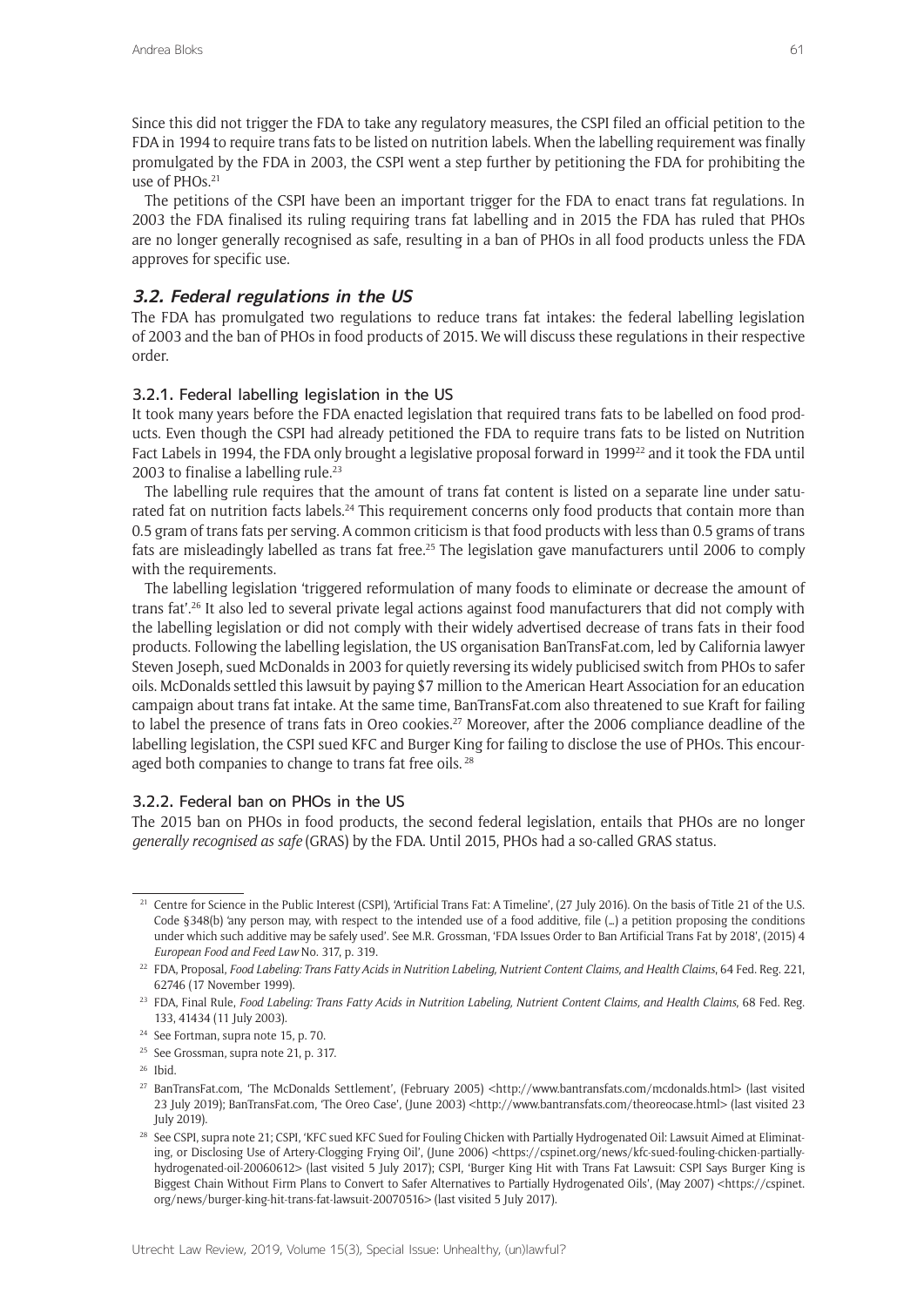An additive is given a GRAS status, when there is scientific consensus about the safeness of the substance under its intended use.<sup>29</sup> The scientific consensus specifically concerns the use of a substance and not the substance itself. For example, the use of caffeine in cola up to 0.02% is considered to be GRAS, but caffeine itself is not a GRAS substance.30 The GRAS status also depends on the food in which the substance is used. From the court case of Coco Rico, Inc.,<sup>31</sup> it followed that 'the general acceptance of a substance in one food does not make the use of a substance GRAS for another food or use'.<sup>32</sup> Coco Rico, Inc. used a coconut concentrate containing potassium nitrate in soft drinks and claimed that potassium nitrate was GRAS because it was approved for use in meats. However, the court ruled that 'the sanction permitting very limited use of potassium nitrate in meats cannot be construed to sanction use of the same substance for an altogether different purpose in beverages'.<sup>33</sup>

The decision of the FDA in 201534 to revoke the GRAS status of PHOs has the consequence that PHOs will be regarded as food additives in the definition of the Federal Food, Drug and Cosmetics Act (FD&C Act). The FD&C Act defines a food additive as:

any substance the intended use of which results or may reasonably be expected to result, directly or indirectly, in its becoming a component or otherwise affecting the characteristics of any food (…), if such substance is not generally recognized (...) to be safe under the conditions of its intended use.<sup>35</sup>

Hence, by definition, a substance is a food additive if (1) it affects the characteristics of any food and (2) it does not have a GRAS status. As PHOs affect the texture and shelf life of food and the 2015 decision revokes the GRAS status, PHOs fall under the definition of food additives of the FD&C Act.<sup>36</sup>

Consequently, the use of PHOs has to comply with the requirements of the FD&C Act. The FD&C Act requires that all new food additives are approved for use by the FDA before its use in food, as it presumes that new food additives are unsafe unless proven otherwise. In order to get approval, the food manufacturer has to submit a food additive petition.<sup>37</sup> This petition should, inter alia, include full reports of all safety investigations with respect to the intended use of the additive. If the additive is approved, the FDA issues a federal regulation specifying 'the approved function, the types of foods in which the additive can be used, the maximum amounts to be used, and how the additive must be identified on food labels'.<sup>38</sup>

Similar to the GRAS status, a food additive is not approved as a substance in general, but only for its intended use. The manufacturer bears the full burden of proof and a permanent approval is never given. 'FDA continually reviews safety of approved additives based on the latest scientific knowledge to determine if approvals should be modified or withdrawn'.<sup>39</sup>

The burden of proof for food additive approval is lower than for the GRAS status. The GRAS status requires 'either a strong consensus or near unanimity<sup>140</sup> among experts, while for the food additive approval 'reasonable certainty in the minds of competent scientists that the substance is not harmful under the intended conditions of use'41 is enough.

Despite the heavier burden of proof, the GRAS status offers significant benefit over food additive approval for manufacturers. The GRAS status of an additive allows firms to immediately market a food product without an official approval of the safety of the use of the additive by the FDA. The FDA will verify the safety of the use of the additive, that was self-determined by the manufacturer, when the substance is already

<sup>29</sup> Federal Food, Drug & Cosmetics Act (FD&C Act), §201(s).

<sup>30</sup> See Fortman, supra note 15, pp. 221–222.

<sup>&</sup>lt;sup>31</sup> *United States v An Article of Food, Coco Rico, Inc.* 752 F.2d 11 (1985).

<sup>&</sup>lt;sup>32</sup> See Fortman, supra note 15, p. 222.

<sup>33</sup> Ibid., p. 224; *United States v An Article of Food, Coco Rico, Inc*., supra note 31.

<sup>&</sup>lt;sup>34</sup> FDA, Notice & Declaratory Order, *Final Determination Regarding Partially Hydrogenated Oils*, 80 Fed. Reg. 116, 34650 (17 June 2015).

<sup>35</sup> FD&C Act, §201(s).

<sup>&</sup>lt;sup>36</sup> The FD&C Act also exclude prior-sanctioned substances and several ingredients, such as colour additives, dietary supplements and pesticides and drugs in animal feed, from the definition of 'food additive'. Prior-sanctioned substances encompass substances 'that were sanctioned or approved by the FDA or USDA before the 1985 Food Additives Amendment'. This amendment established the regulation of food additives as it is currently prescribed by the FD&C Act. PHOs are not prior-sanctioned substances or among the list of excluded ingredients. Hence, they will fall under the food additives regulations of the FD&C Act. See Fortman, supra note 15, p. 222.

<sup>&</sup>lt;sup>37</sup> The requirements for a food additive petition are listed in section 409(b) (2) of the FD&C Act, and 21 Code of Federal Regulations § 171.1 (c) describes the requirements in greater detail. See Fortman, ibid., p. 207.

<sup>&</sup>lt;sup>38</sup> See Fortman, ibid., p. 208.

<sup>&</sup>lt;sup>39</sup> Ibid., p. 208.

<sup>40</sup> Ibid., p. 221.

<sup>41</sup> Ibid., p. 207.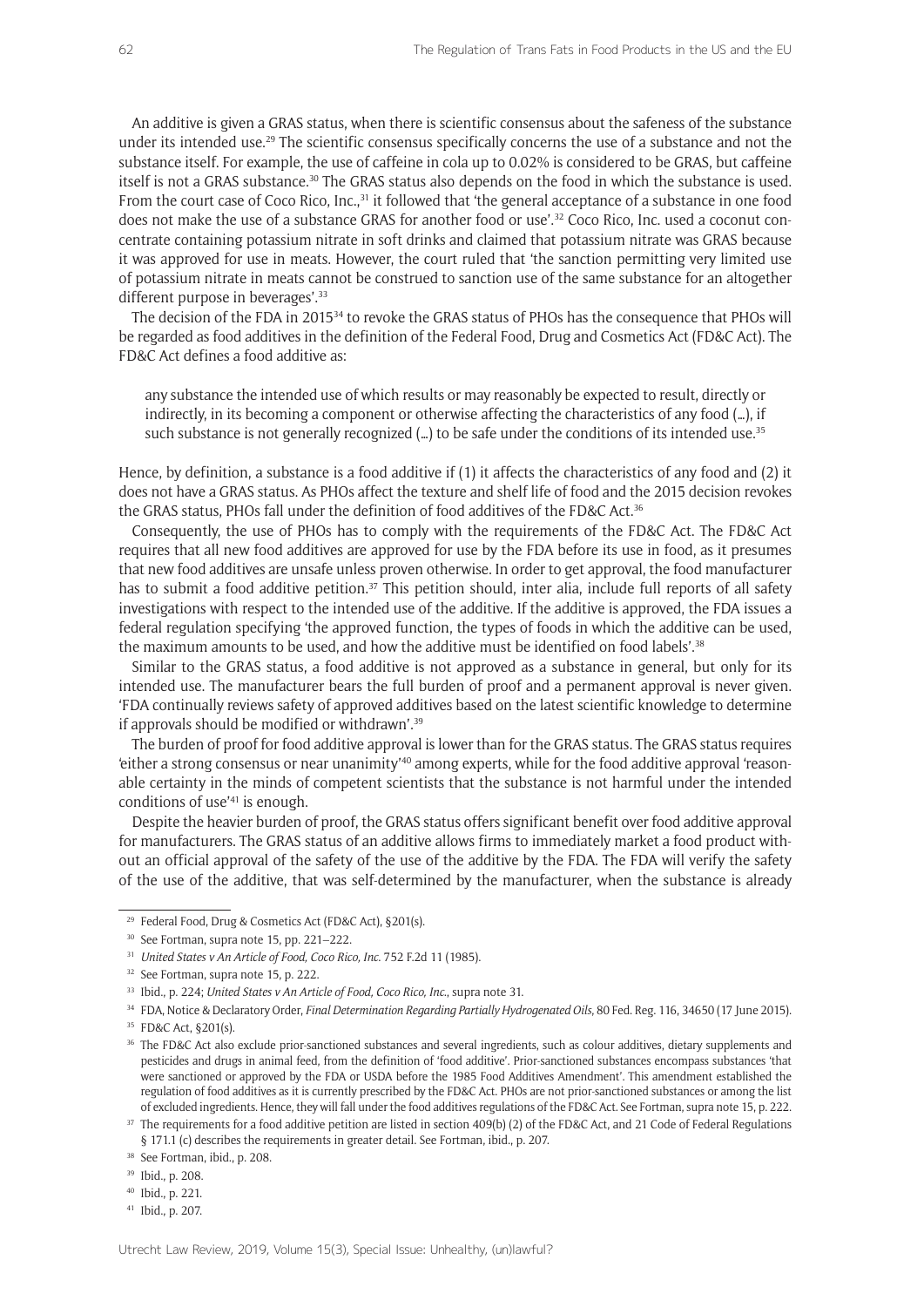marketed. By contrast, the food additive approval process does not permit the marketing of the additive before it has gained approval by the FDA. The consequence is that manufacturers face the costs of having to wait with marketing until they have passed the costly and protracted food additive approval process.<sup>42</sup>

In the decision of 2015 to revoke the GRAS status of PHOs, the FDA has set a compliance date of 18 June 2018. This means that manufactures either had to remove PHOs from their products or go through the timely process of food additive approval before that date. The Grocery Manufacturers Association hoped to prevent regular food additive approvals for PHOs in the future by filing a food additive petition to allow the use of small amounts of PHOs. However, the FDA denied the petition, because it did not consider the provided information sufficient to conclude that the requested uses of PHOs are safe.43 This denial is in line with the FDA's previous conclusions that only totally eliminating trans fats from food would be enough. It based these conclusions on its own scientific evidence showing that the levels of trans fat intake proportionally effect the risk of coronary heart disease.

# **3.3. State and local regulations in the US**

State and local authorities play a prominent role in food safety regulations in the US, as state and local food regulations determine to a large extent food safety and food quality. A reason for this is the allocation of resources: the combined food-related budget of the federal agencies is only a small amount of the total federal government budget and the combined total of state and local officials far outnumbers the federal food regulatory staff.44

Several local governments have enacted trans fat limits.45 The City of New York was the first big city to promulgate trans fat legislation. The New York Board of Health of New York City approved in December 2006 the so-called 'New York City Ban': an amendment to the New York City Health Code<sup>46</sup> restricting the use of artificial trans fats in all New York City restaurants and other food service establishments. The legal restriction was implemented in two stages:

The initial stage, which began July 1, 2007, prohibited food service establishments from using artificial trans fats containing oils, shortening or margarine with 0.5 grams or more of trans fat per serving for frying or as a spread. The second stage, which began July 1, 2008, required all products to have less than 0.5 grams of trans fat per serving. Foods served in the manufacturer's originally sealed packaging were exempt. Enforcement of the restriction relied on the existing restaurant sanitary inspection system, which included a new check for the presence of trans fat in products used by the restaurant, separate from the food safety score.<sup>47</sup>

The regulation in New York City was preceded by the project of BanTransFats.com in the smaller city of Tiburon in California. The project encouraged restaurants to voluntarily choose to cook their dishes in trans fat free oils.

These two examples triggered other local and state authorities to impose a similar limit on trans fats in restaurants. For example, in 2007 the local government of Montgomery County in Maryland approved a ban on storing, distributing, holding for service, using in preparation of any menu item or serving in any food service facility of food containing more than 0.5 grams of trans fats per serving. Foods sold or served in a manufacturer's original package were exempted from this restriction.<sup>48</sup> Similar to the New York City and Montgomery bans, the state of California promulgated in 2008 that no food may be stored, distributed, served by, or used in the preparation of any food within a food facility if it contains more than 0.5 grams of trans fats per serving.49 Thereby, the state of California became the first US state to impose a ban on trans fats in restaurants.

<sup>42</sup> Ibid., p. 221.

<sup>43</sup> FDA, Notice, *Grocery Manufacturer Association; Denial of Food Additive Petition*, 83 Fed. Reg. 98, 3663 (21 May 2018).

<sup>44</sup> See Fortman, supra note 15, p. 17.

<sup>45</sup> National Restaurant Association, 'Enacted State and Local Trans Fat Bans', (2013) <https://www.restaurant.org/downloads/pdfs/ advocacy/maps/map\_transfat.pdf> (last visited 12 October 2018).

<sup>46</sup> Section 81.08 of the New York City Health Code.

<sup>47</sup> New York City Global Partners, 'Best Practice: Restriction of Trans Fat in Restaurant Food', (15 January 2014) <http://www.nyc.gov/ html/ia/gprb/downloads/pdf/NYC\_Health\_TransFat.pdf> (last visited 12 October 2018).

<sup>48</sup> County Council Resolution No. 16-134, Montgomery (2007).

<sup>49</sup> Assembly Bill 97 (AB 97) of the State of California, section 1, chapter 12.6 (2008); Section 114377 of the California Health and Safety Code.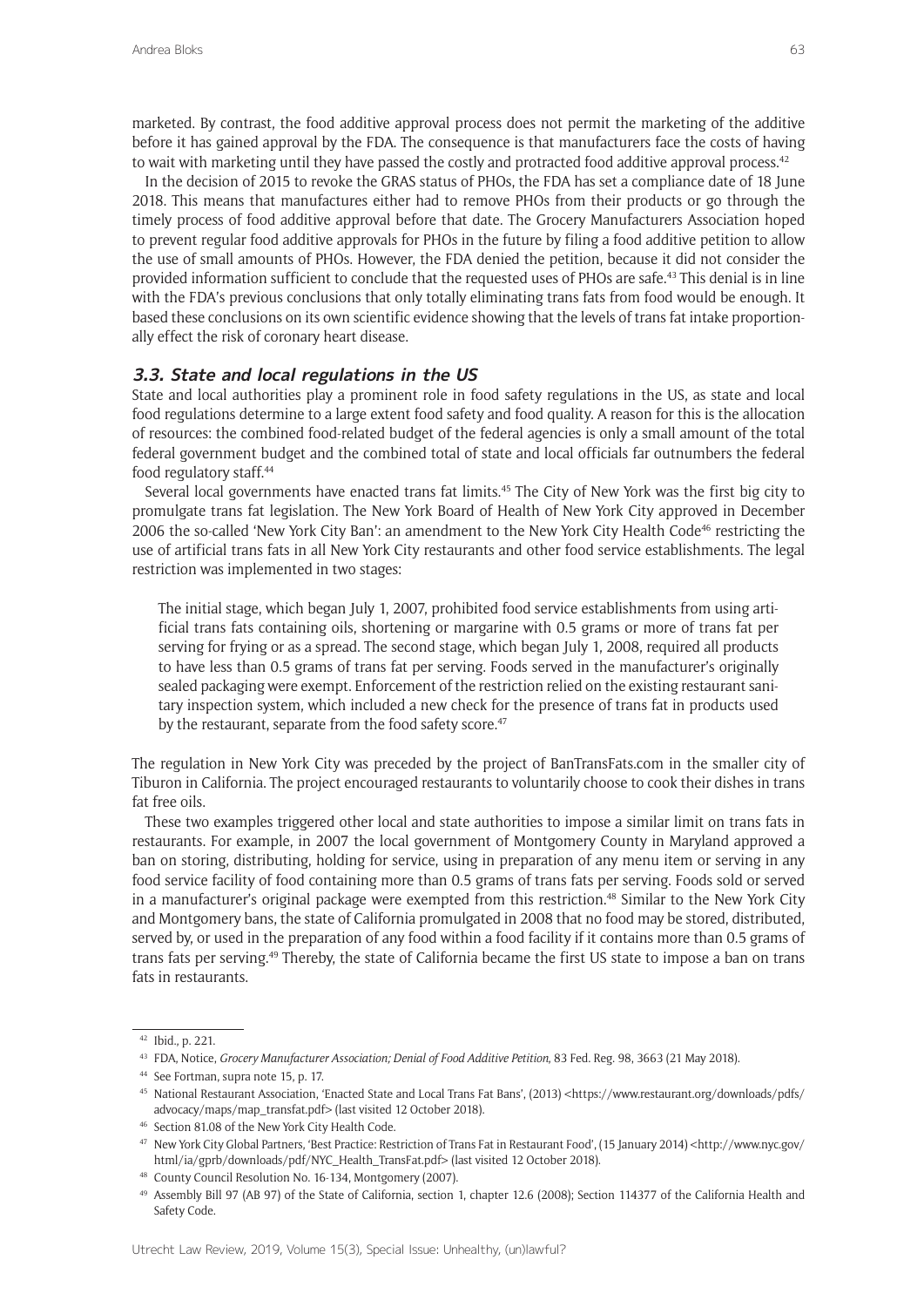The state and local trans fat legislations have been criticised for causing unfair competition among restaurants, since large fast food restaurants are better able to handle the regulation than small independent restaurant owners. Also, the legislations have been criticised for having a limited scope of application, as it would be unfair to target only restaurants and other food service establishments, and not grocery stores or food producers.<sup>50</sup> However, if the scope of application of the state and local legislations is broadened, the legislations may affect interstate trade and may, thereby, come in conflict with federal legislation that has supremacy over state and local legislations.

## **4. Regulations in the EU**

In this section, we will discuss the regulatory measures that are taken in the EU. We will start with a brief introduction into EU food law. Subsequently, we will discuss the EU food labelling legislation and the trans fat limit that the EU adopted in April 2019. We will conclude with a discussion of some trans fat regulations that are taken in EU Member States and that have triggered the EU to introduce the 2019 trans fat limit.

#### **4.1. Supervisory and legislative authorities in the EU**

While the vertical division of competence in the US is based on the principle of federalism, the EU is not a federal state but a union of independent sovereign states. The precise character of the EU is heavily contested, as it is neither a federal state nor, simply, an intergovernmental organisation in which sovereign states cooperate on the basis of international treaties. The transfer of sovereign powers to the EU level has caused communalisation. The EU is often described as an international community with intergovernmental characteristics. The Netherlands Scientific Council for Government Policy (*Wetenschappelijke Raad voor Regeringsbeleid, WRR*) describes the EU as a multilevel *sui generis* political system with a European, national and regional level in which unique forms of governance coexist, such as governance in horizontal networks, and hierarchical and intergovernmental forms of governance and politics.<sup>51</sup>

The division of competence in the EU is based on the Treaty on the Functioning of the European Union (TFEU). The Treaty can confer on the EU an exclusive competence (whereby Member States may not legislate),<sup>52</sup> a competence shared with the Member States (whereby Member States may legislate as long as the EU has not done so)<sup>53</sup> or a supporting and coordinating competence (whereby the EU may legislate to support, coordinate or supplement the actions of the Member States, without thereby superseding their competence in these areas).<sup>54</sup>

The type of competence of the EU depends on the policy area that is chosen as the legal basis for legislation. The legal basis for legislation concerning trans fat intakes can be found in the following areas: the protection and improvement of public health (Article 168 of the TFEU), the protection of consumers (Article 169 of the TFEU) and the harmonisation of the internal market (Article 114 of the TFEU).

With regard to *the protection and improvement of public health*, the EU has the competence to support, coordinate or supplement the actions of the Member States.This is the least far-reaching competence, as the EU is only authorised to define guidelines and pass laws to establish incentive measures but not to adopt legislation in order to harmonise national laws.<sup>55</sup>

With regard to the *protection of consumers* and the *functioning of the internal market*, the EU has a shared competence with the Member States.<sup>56</sup> The EU can adopt legally binding acts and Member States lose their power to the extent that the EU has exercised its competence.57 Article 114 of the TFEU confers upon the EU the competence to *harmonise* the internal market. This harmonisation can take the form of full harmonisation (maximum harmonisation) or partial harmonisation (minimum harmonisation). In the case of full harmonisation, Member States must implement the EU measures, may not enact or retain any rules which depart from them, but are allowed to implement and use other regulatory options.58 In the case of partial

<sup>50</sup> European Parliament, supra note 11, p. 16.

<sup>51</sup> WRR, 'Europa in Nederland', (WRR-rapportnummer 78, 2007), p. 32.

<sup>&</sup>lt;sup>52</sup> See Art. 2(1) of the Treaty on the Functioning of the European Union (TFEU).

<sup>53</sup> See Art. 2(2) of the TFEU.

<sup>54</sup> See Art. 2(5) of the TFEU.

<sup>55</sup> See Art. 6 in combination with Art. 168 of the TFEU; P. Craig & G. De Búrca, *EU Law: Text, Cases and Materials* (2015).

<sup>56</sup> See Art. 4(2)(a) and Art. 4(2)(f).

<sup>57</sup> See Art. 2(2) of the TFEU.

<sup>58</sup> For example, the Directive on commercial agents (85/653) provides for options regarding a commercial agent's remedies towards the principal. See European Parliamentary Research Service, *EU competence in private law – The Treaty framework for a European private law and challenges for coherence* (2015), p. 6.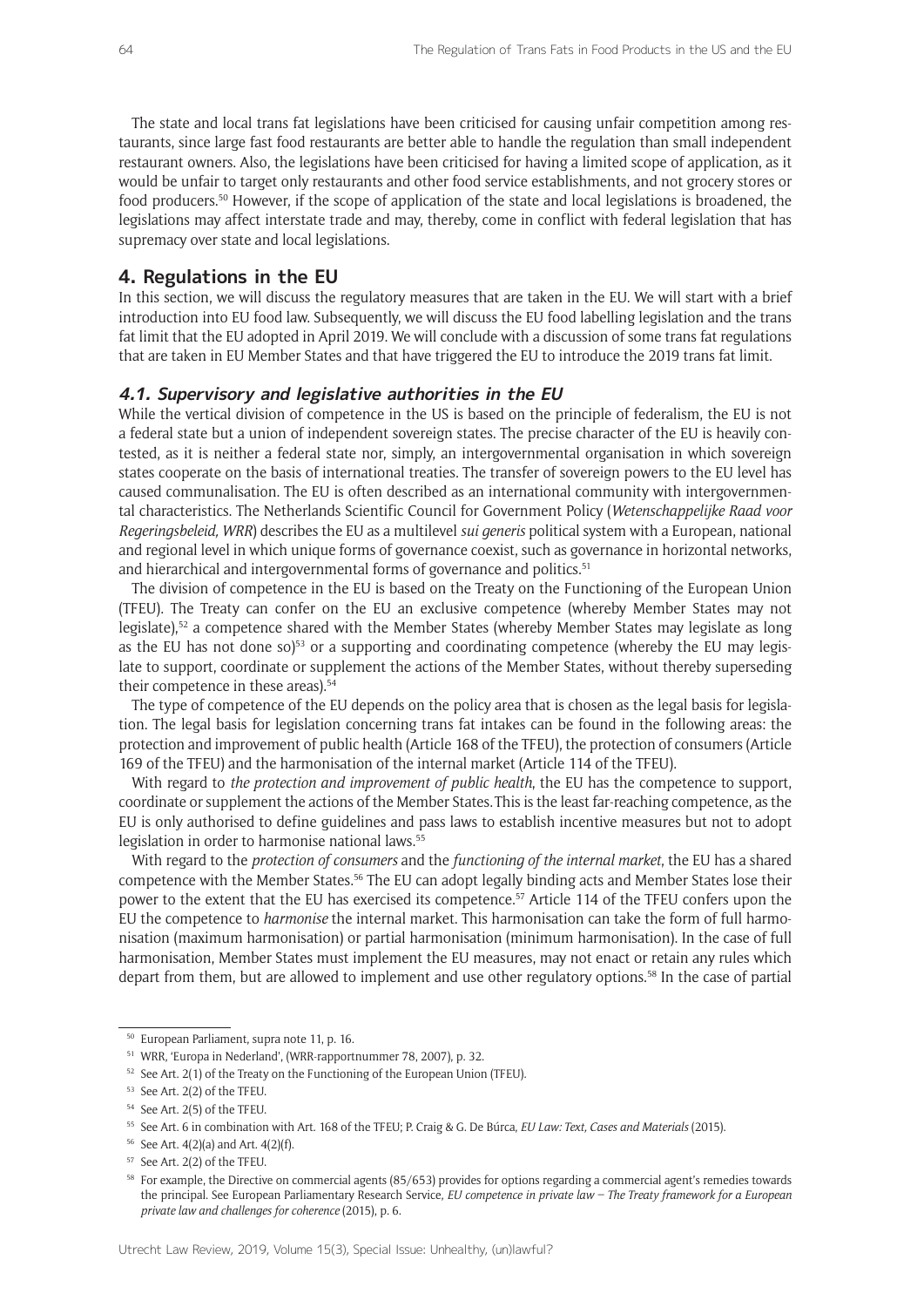harmonisation, Member States are obliged to implement the minimum EU standards, but are allowed to retain or introduce higher national standards.<sup>59</sup>

The legislative and executive responsibility for food regulation at the EU level lies with the European executive and legislative institutions: the European Commission (EC), the European Parliament and the European Council. In the ordinary legislative procedure of the EU, the EC is responsible for initiating food regulations and the European Parliament and the European Council are responsible for adopting legislative measures.60 Within the EC, the Directorate-General for Health and Food Safety (DG SANTE) is responsible for EU food law. Through its Heath and Food Audits and Analysis Directorate (previously called 'Food and Veterinary Office' – FVO), DG SANTE also 'carries out inspections in the EU countries and in non-EU countries exporting to the EU to evaluate compliance with EU standards'.<sup>61</sup>

When the EC is authorised to adopt implementing acts, which set conditions to ensure that a given law is implemented uniformly across the EU, the so-called *comitology* procedures<sup>62</sup> apply in order to compensate for the absence of the European Council. The comitology procedures 'require that a committee composed of representatives from all EU countries provide a formal opinion, usually in the form of a vote, on the Commission's proposed measures'.<sup>63</sup> In food law, the EC needs the approval of the Standing Committee on the Food Chain and Animal Health (SCFCAH).<sup>64</sup>

The General Food Law (GFL)<sup>65</sup> of the EU forms the basis of food law both at the EU and national levels. Its main objective is to secure a high level of protection of public health and consumer interests with regard to food products.<sup>66</sup> It does so by laying down general principles, requirements and procedures that form an overarching framework for the development of food legislation and covers all stages of food and feed production and distribution.<sup>67</sup> Also, the GFL creates procedures to deal with emergencies as well as the Rapid Alert System for Food and Feed (RASFF).<sup>68</sup>

On the basis of the GFL, the European Food and Safety Authority (EFSA) has been established.<sup>69</sup> This European food agency is funded by the EU but operates independently from the European legislative and executive institutions and the EU Member States. It is responsible for assessing existing and emerging risks related to the food chain, provides independent scientific advice and has a duty to communicate its scientific findings to the public.<sup>70</sup>

## **4.2. Regulations at the EU level**

On 24 April 2019, the EC adopted a regulation to limit the content of trans fats in food in the EU. This trans fat limit is the first EU-level regulation to reduce trans fat intakes in food products in general. Before the 2019 trans fat regulation, there only existed an EU-level trans fat legislation for a specific category of food: Commission Directive 2006/141/EC of 22 December 2006, which sets a limit of 3% on the trans fat content that may be in the total fat content of infant and follow-on formulae.<sup>71</sup> In this subsection, we will discuss the

<sup>69</sup> See Chapter III of the GFL.

<sup>59</sup> Ibid.

<sup>60</sup> See Art. 294 of the TFEU.

<sup>61</sup> European Commission, 'Food: Official controls and enforcement', <https://ec.europa.eu/food/safety/official\_controls\_en> (last visited 11 July 2019).

 $62$  Regulation (EU) No 182/2011 of the European Parliament and of the Council of 16 February 2011 laying down the rules and general principles concerning mechanisms for control by Member States of the Commission's exercise of implementing powers, [2011] OLL 55/13.

<sup>63</sup> European Commission, 'Comitology', <https://ec.europa.eu/info/implementing-and-delegated-acts/comitology\_en> (last visited 16 July 2019).

<sup>64</sup> B.M.J. van der Meulen, 'The Structure of European Food Law', (2013) 2 *Laws*, p. 96.

<sup>65</sup> Regulation (EC) No 178/2002 of the European Parliament and of the Council of 28 January 2002 laying down the general principles and requirements of food law, establishing the European Food Safety Authority and laying down procedures in matters of food safety, General Food Law (GFL), [2002] OJ L 31/1.

<sup>66</sup> Van der Meulen, supra note 64, p. 78.

<sup>67</sup> European Commission, 'General Food Law', <https://ec.europa.eu/food/safety/general\_food\_law\_en> (last visited 16 July 2019).

<sup>68</sup> See Art. 50 of the GFL.

<sup>70</sup> EFSA, 'About EFSA', <https://www.efsa.europa.eu/en/aboutefsa> (last visited 15 November 2017).

<sup>71</sup> Commission Directive 2006/141/EC of 22 December 2006 on infant formulae and follow-on formulae and amending Directive 1999/21/EC, [2006] OJ L 401/1. This directive will be replaced as of 2020 by Commission delegated Regulation 609/2013 on food intended for infants and young children, food for special medical purposes, and total diet replacement for weight control, which sets the same legislative limit on the amount of trans fats in the fat content of infant and follow-on formulae.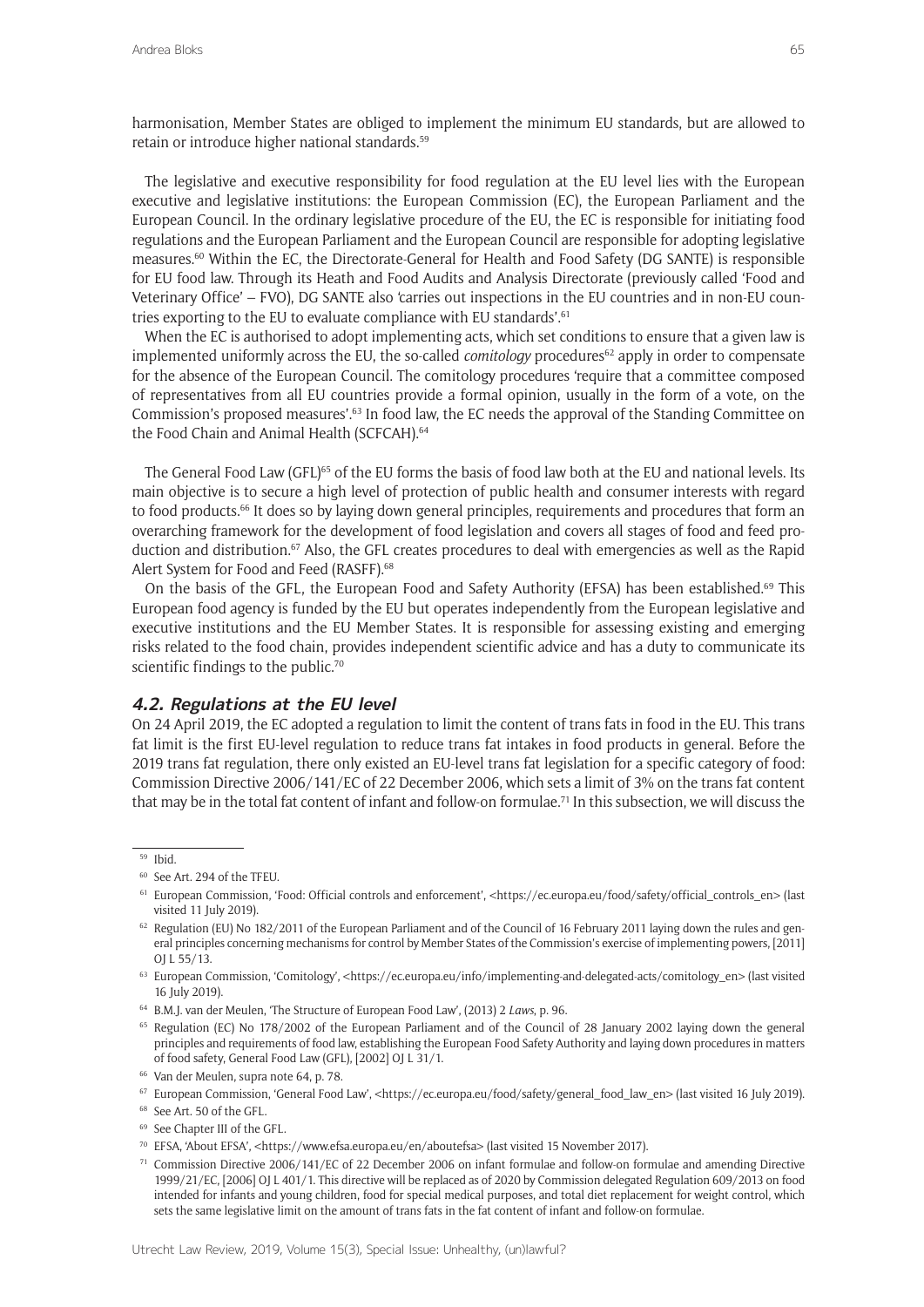arguments that led to the 2019 trans fat limit on the basis of policy documents of the EC and the European Parliament that were published prior to adopting the legislative limit.

But before analysing the 2019 EU trans fat limit, we will discuss the 2011 EU labelling legislation (also called the FIC regulation).<sup>72</sup> This discussion will make clear that the labelling legislation of the EU neither requires nor allows the indication of trans fat content on pre-packed food products and that the EC is not likely to propose changes to the legislation in order to allow trans fat labelling.

#### 4.2.1. EU labelling legislation

The EU labelling legislation is enshrined in the regulation on the provision of food information to consumers (the FIC regulation), which 'establishes the general principles, requirements and responsibilities governing food information, and in particular food labelling'.73 Article 3 of the FIC regulation explicates that the EU system of food information aims at protecting the health and interests of consumers, but also tries to strike a balance with the aim of maintaining a free market. Thereby, the FIC regulation adheres to principles such as the protection of consumers' health, the protection of consumers' interests and the free movement of goods. These principles can also be found in, respectively, Articles 5, 8 and 6 of the GFL. Bremmers<sup>74</sup> notes that the general principles to which the FIC regulation adheres are complementary and in cases similar to the ones in the GFL. He, furthermore, distinguishes a supply chain orientation (Article 4 of the GFL), a focus on risk analysis ('science-based food law'; Article 6 of the GFL) and precautionary action (Article 7 of the GFL).

The FIC regulation was adopted on 25 October 2011, entered into force on 13 December 2014 and is legally binding in all European Member States. It vests the primary responsibility for providing food information in business operators (Article 8 of the FIC regulation), but national enforcement authorities have to assure that business operators comply with the regulation.75

The FIC regulation defines trans fats as 'fatty acids with at least one non-conjugated (namely interrupted by at least one methylene group) carbon-carbon double bond in the trans configuration'.76 The regulation specifies the mandatory food information on ingredient lists and the mandatory and voluntary food information on nutrition declarations, but includes trans fats neither in the food information in ingredient lists nor in the food information in nutrition declarations, as we will discuss below.

Trans fats are not included in the mandatory food information in ingredient lists. The mandatory food information in ingredient lists is also the exclusive information. That is, no other food information is allowed to be mentioned in the ingredient list. Hence, the FIC regulation neither requires nor allows the display of trans fat content in the ingredient list of food packages. Instead of trans fats, the FIC regulation requires that 'fully' or 'partially' hydrogenated oils or fats (PHOs), together with the specific vegetable origin, are listed in the ingredient list. However, since the regulation does not require that the proportion of trans fats present in PHOs is listed and the amount of trans fats present in PHOs varies significantly, consumers cannot extract from the ingredient list what amount of trans fat is present in the food product.<sup>77</sup>

Trans fats are also not included in the ingredients that have to be mentioned and those that can be included voluntarily in the nutrition declaration. Article 30(1) of the FIC regulation lists the mandatory nutrient information, which includes the energy value and, inter alia, the amount of fats. Thereby, the nutrition declaration provides consumers with information on 'the presence of energy and certain nutrients in foods',<sup>78</sup> which should enable consumers to make healthier food and dietary choices. This may be supplemented by the voluntary nutrient information listed in Article 30(2) of the FIC regulation. Since trans fats are neither among the mandatory nor among the voluntary nutrient information, it is neither legally required nor allowed to indicate trans fat content on the nutrition declaration.79

<sup>72</sup> Council Regulation (EU) No 1169/2011 of the European Parliament and of the Council of 25 October 2011 on the provision of food information to consumers (FIC) [2011] OJ L304/18.

<sup>73</sup> Art. 1(2) of the FIC Regulation (EU) No 1169/2011.

<sup>74</sup> H. Bremmers, 'Substance Over From: A Principle for European Food Information Regulation?', in H. Bremmers & K. Purnhagen (eds.), *Regulating and Managing Food Safety in the EU* (2018), pp. 195–216, at p. 200.

<sup>75</sup> Ibid., p. 198.

<sup>76</sup> Annex I of the FIC Regulation (EU) No 1169/2011.

<sup>77</sup> Annex VII, Part A, points 8 and 9 of the FIC Regulation (EU) No 1169/2011; See WHO, supra note 8, p. 4; European Parliament, supra note 2, p. 4; European Commission, COM(2015) 619 final, supra note 2, p. 9.

<sup>78</sup> Para. 34 of the FIC Regulation (EU) No 1169/2011.

<sup>79</sup> European Commission, COM(2015) 619 final, supra note 2, p. 6, footnote 14.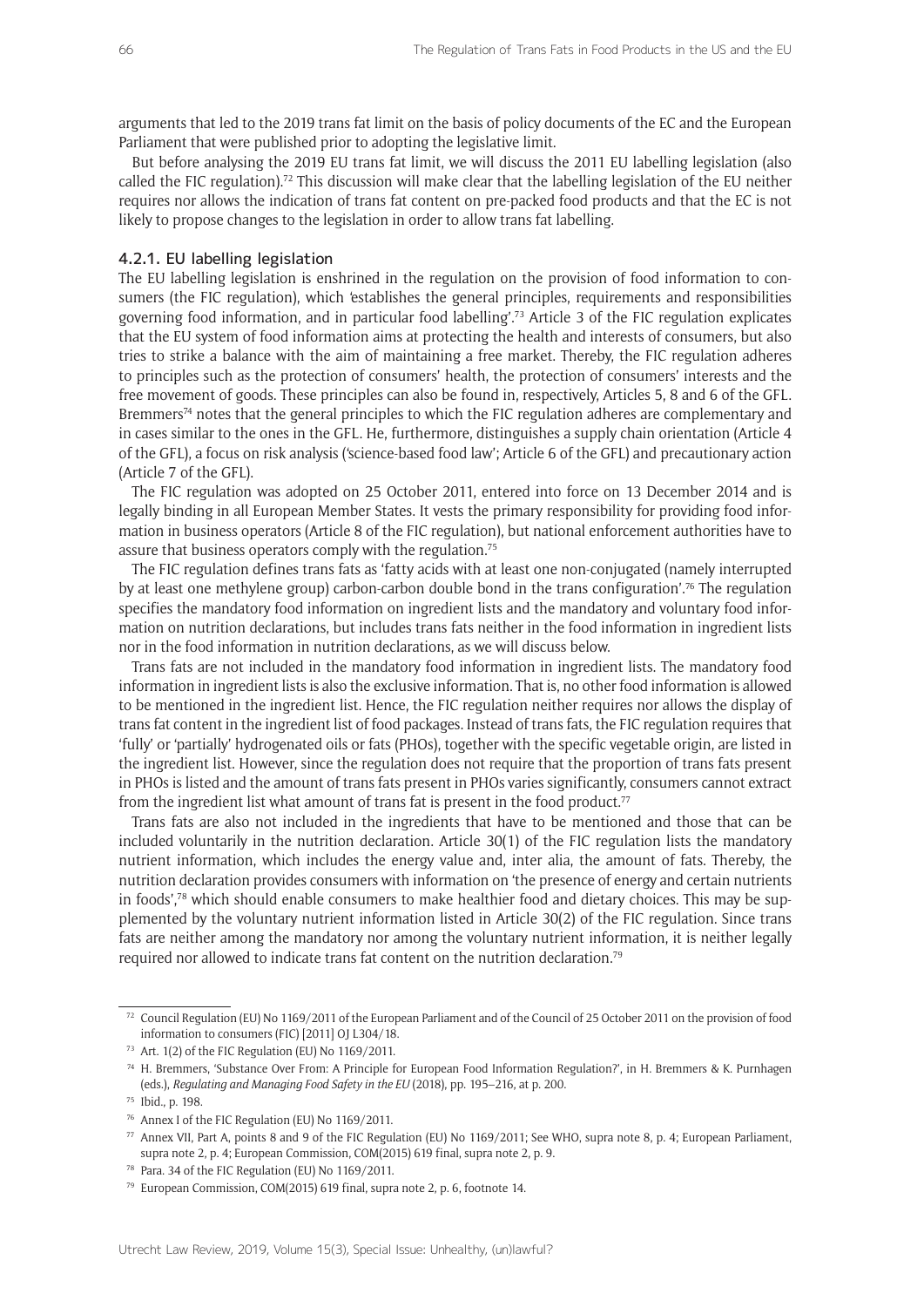On the basis of Article 30(7) of the FIC Regulation, the EC has assessed the effectiveness of requiring mandatory trans fat labelling. In its report on 'the presence of trans fat in foods and in the overall diet of the Union population'<sup>80</sup> of 3 December 2015, the EC concluded that mandatory labelling is a measure with important limitations. The EC discerned the following limitations: first, labelling has little impact without consumer education programmes, since there is low consumer awareness about the harmfulness of trans fats. Second, labelling only targets pre-packed foods and not food that is sold loose or consumed in restaurants, which leads to unfairly targeting a specific group of producers. Third, labelling legislation could widen health inequalities, because not all products will be reformulated and low income populations will be more likely to consume products that still contain high trans fat levels as they are mostly cheaper. Fourth, since Member States would still be allowed to set national legal limits, the risk of increasing internal market fragmentation remains.81 Hence, the EC is not likely to propose changes to the FIC regulation in order to require or allow the labelling of trans fats on pre-packed food products.

### 4.2.2. EU limit on trans fats

On 24 April 2019, the EC adopted a regulation to limit the trans fat content in food products.<sup>82</sup> The regulation defines trans fats in accordance with the definition set out in the FIC regulation and sets a limit of 2 grams per 100 gram of fat (or 2% of the overall fat content) to 'the content of trans fat, other than trans fat naturally occurring in fat of animal origin, in food intended for the final consumer and food intended for supply to retail'.<sup>83</sup> It should be noted that this legislative limit of 2% concerns the amount of trans fats in the overall fat content of a food product and is, thereby, more restrictive than a limit on the amount of trans fats in the product as a whole. Furthermore, this limit applies only to food intended for the final consumer and food intended for supply to retail. For other food, the 2019 regulation requires that supplied food business operators are provided with information on the amount of trans fat, other than trans fat naturally occurring in fat of animal origin, where that amount exceeds 2% of the fat content.<sup>84</sup> Food which does not comply with the regulation may be placed on the market until 1 April 2021.

The legal basis for taking this EU action is found within the framework of Article 114 of the TFEU, which confers upon the EU the legislative power to harmonise the internal market. The adoption of a legal measure to limit trans fats is considered through existing regulation on the addition of vitamins and minerals and of certain other substances to foods.85 This regulation empowers the EC to take measures that restrict the addition of certain substances to foods or the use of such substances in the manufacture of foods in view of harmful effects. The 2019 trans fat limit is an amendment to this regulation and is supported by scientific evidence of the EFSA that showed the harmful effects of trans fats.<sup>86</sup>

The 2019 trans fat limit is a result of ten years of policy research and scientific consultations that were set in motion by the EFSA. On 4 December 2009, the EFSA adopted a scientific opinion on dietary reference values for fats, including trans fats. The opinion concluded that the intake of trans fats should be as low as possible within the context of a nutritionally adequate diet.<sup>87</sup>

Following this scientific opinion, Article 30(7) of the FIC regulation called on the EC to submit a report on the presence of trans fats in foods and in the overall diet of the EU population, with the aim of assessing the impact of appropriate means, such as the provision of information on trans fats to consumers or restrictions on their use, that could enable consumers to make healthier food and overall dietary choices or that could promote the provision of healthier food options to consumers. If appropriate, the EC had to accompany this assessment with a legislative proposal.

<sup>80</sup> Art. 30(7) of the FIC Regulation (EU) No 1169/2011.

<sup>81</sup> See European Commission, COM(2015) 619 final, supra note 2, p. 12.

<sup>82</sup> Commission regulation (EU) 2019/649 of 24 April 2019 amending Annex III to Regulation (EC) No 1925/2006 of the European Parliament and of the Council as regards trans fat, other than trans fat naturally occurring in fat of animal origin [2019] OJ L110/17.

<sup>83</sup> Art. 1 of Commission regulation (EU) 2019/649, ibid.

<sup>84</sup> Art. 2 of Commission regulation (EU) 2019/649, ibid.

<sup>85</sup> Regulation (EC) No 1925/2006 of the European Parliament and of the Council of 20 December 2006 on the addition of vitamins and minerals and of certain other substances to foods [2006] OJ L404/06.

<sup>86</sup> COM(2019) 2902 final, p. 23.

<sup>87</sup> See EFSA Panel on Dietetic Products, Nutrition, and Allergies (NDA), 'Scientific Opinion on Dietary Reference Values for fats, including saturated fatty acids, polyunsaturated fatty acids, monounsaturated fatty acids, trans fatty acids, and cholesterol,' (2010) 8 *EFSA Journal* no. 3, p. 1461. See also para. 2 of Commission regulation (EU) 2019/649, supra n. 82.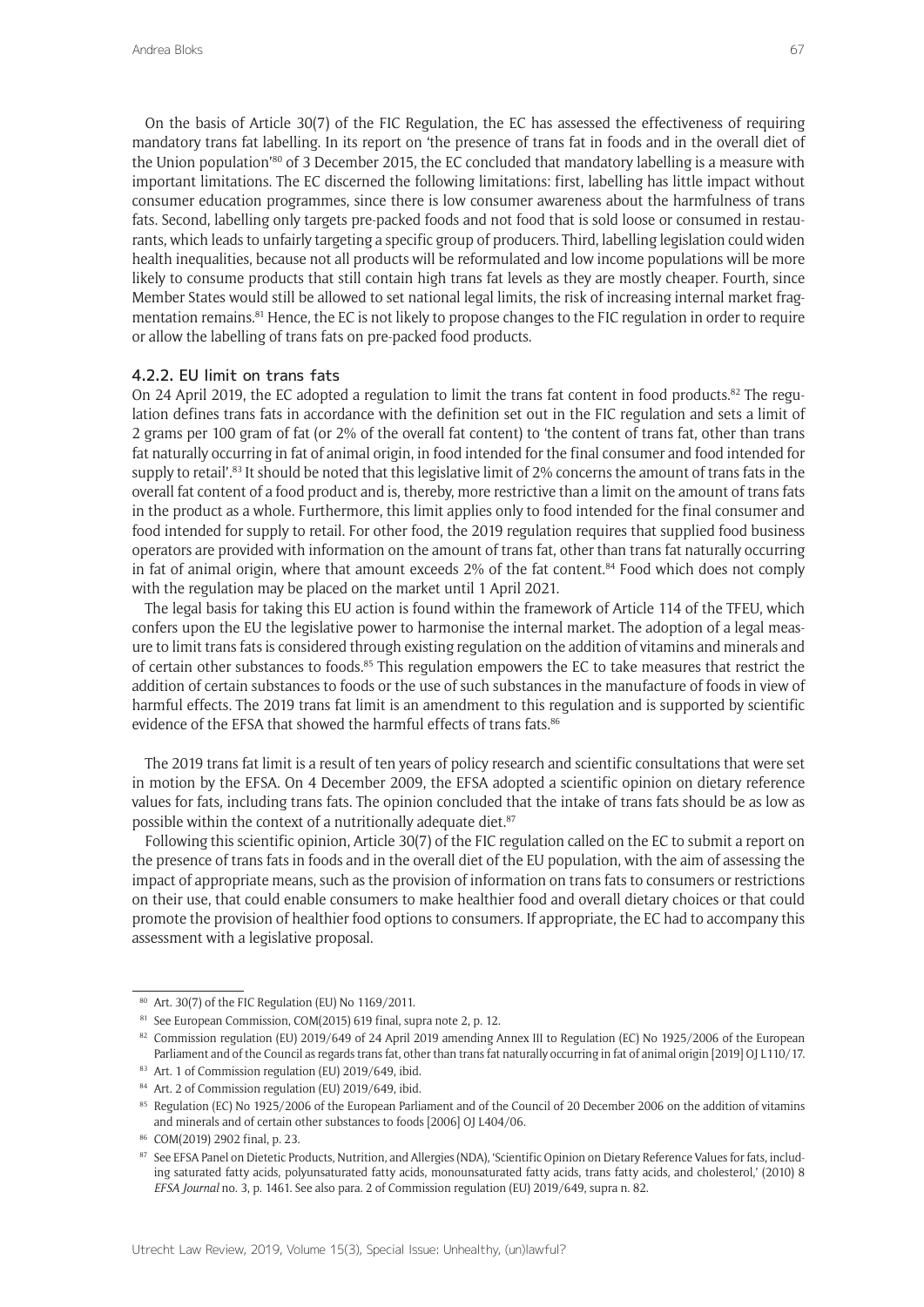On 3 December 2015, the EC published this report.<sup>88</sup> The report recalled that 'heart disease is the leading cause of death in the Union and a high intake of TFA [*trans fatty acids*] seriously increases the risk for heart disease – more than any other nutrient on a per calorie basis'.<sup>89</sup> It also acknowledged the need:

to continue and expedite work in this area by collecting more information and by developing a fuller analysis of the magnitude of the problem to be addressed and the different possible solutions, in particular the option of legal limits for industrial TFA [*trans fatty acids*].90

The report suggested that establishing a legal limit appeared to be the most effective measure in terms of protecting consumers' health and interests and compatibility with the internal market, but this had to be underpinned with a comprehensive comparative assessment of the different regulatory options. To that end, the EC published an inception impact assessment on 11 October 2016, held consultations with stakeholders and asked the EFSA on 30 April 2018:

to compile the outcomes of scientific advice already provided by the Authority on the health effects of trans fats, in particular on nutrition and health claims, dietary reference values and food additives; and to inform the Commission on how such scientific advice relates to current goals and recommendations on the intake of trans fats to maintain health.<sup>91</sup>

These stakeholder consultations in combination with the scientific opinion led to the publication of the impact assessment by the EC on 24 April 2019, accompanying the legislative proposal to set a limit of 2% to the content of trans fats in the overall fat content of food products intended for the final consumer or for supply to retail.

In the impact assessment, the EC identifies three general policy objectives of EU action on industrial trans fats: to ensure a high level of protection of consumer health, to reduce health inequalities and to contribute to an effective functioning of the Internal Market. These policy objectives reflect the challenge of EU food law to balance ensuring a free market with protecting consumers' health and interests.<sup>92</sup>

On the basis of these policy objectives, the EC assesses different policy options against the baseline scenario in which no initiative would be taken on trans fats at the EU level. The EC considers the following policy options: (1) establishing a legal limit, (1a) through a voluntary agreement or (1b) through a legallybinding measure, (2) introducing the legal obligation to indicate trans fats in the nutrition declaration and (3) prohibiting the use of PHOs, (3a) through a voluntary measure or (3b) through a legally binding measure. The EC also considers combining mandatory labelling with legislation or voluntary agreements.<sup>93</sup>

There are several policy options that the EC does not consider in its impact assessment. As to labelling legislation, the EC does not consider trans fat labelling in the ingredient list instead of labelling in the nutrition declaration. Also, the EC does not consider voluntary labelling legislation, whereas the 2011 EU labelling legislation provides the option of including trans fats in a list of ingredients that can voluntarily be mentioned in nutrition declarations. As to a trans fat limit, the EC focusses on a 2% limit of trans fats in fat. It considers this limit to be in line with EFSA and WHO recommendations, achievable in practice and generally accepted by both consumer organisations as well as health NGOs on the one hand, and industry on the other hand. Whereas four of the seven Member States with national legal limits apply different limits for lower fat products, the EC notes that such exceptions risk leading to trans fat intakes above the recommended 1% of the daily energy intake.<sup>94</sup>

The EC concludes that the mandatory trans fat limit and the mandatory ban on PHOs perform better than the alternatives in terms of consumers' health benefits, reduction in health inequalities, improvements in the functioning of the Internal Market, efficiency and proportionality. In particular, the alternative regulatory options, i.e. voluntary measures and trans fat labelling, are not likely to improve the functioning of the Internal Market as existing difference in national legal standards will remain with these measures. The EC

<sup>88</sup> European Commission, COM(2015) 619 final, supra note 2.

<sup>89</sup> Ibid., p. 14.

<sup>90</sup> Ibid., p. 15.

<sup>&</sup>lt;sup>91</sup> Commission regulation (EU) 2019/649, supra note 82, para. 5.

<sup>92</sup> COM(2019) 2902 final, supra note 86, p. 26.

<sup>93</sup> Ibid., p. 28.

<sup>94</sup> Ibid., p. 39.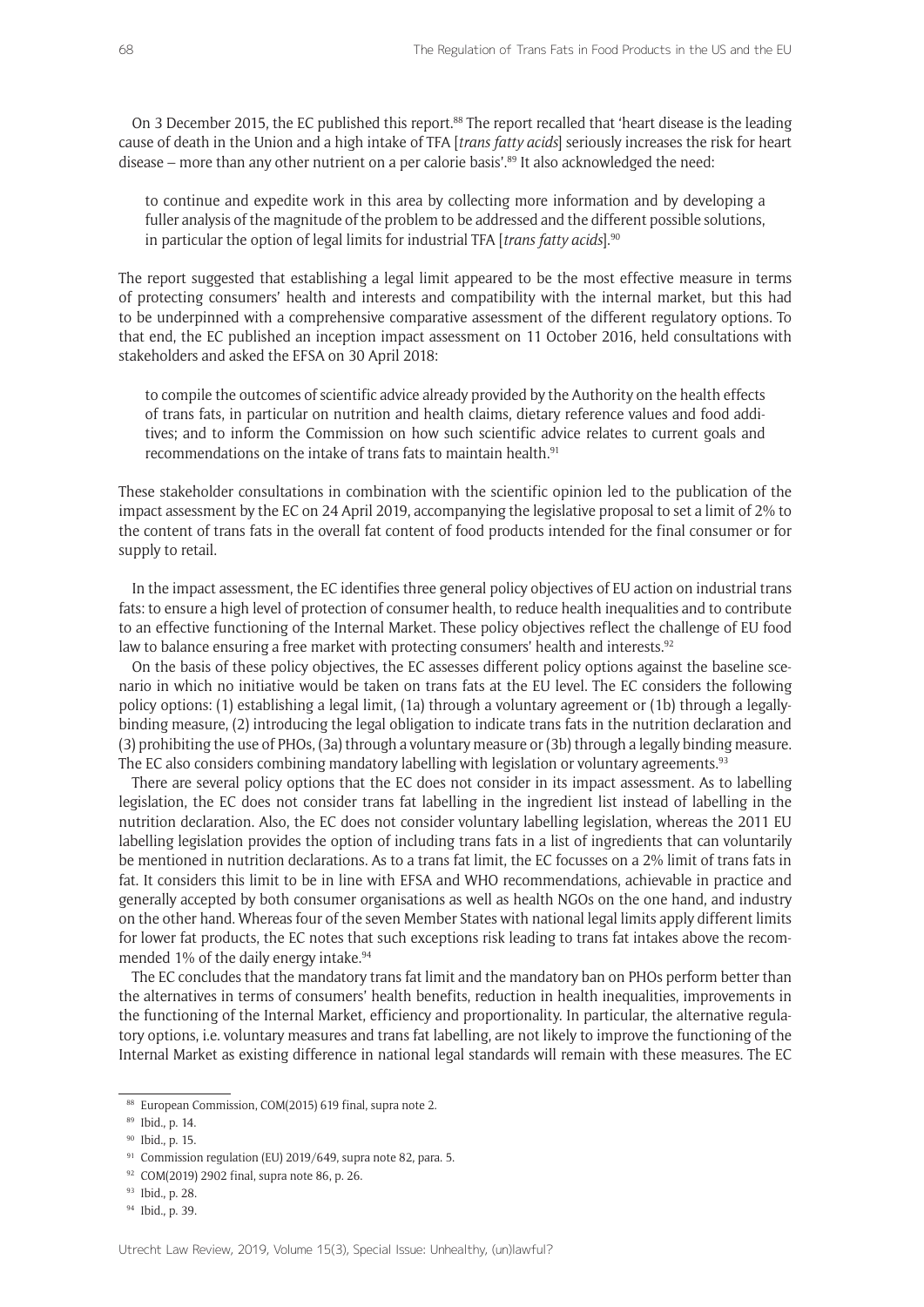does not see the social benefit of combining either the mandatory trans fat limit or the mandatory ban on PHOs with mandatory trans fat labelling, as mandatory labelling would increase overall costs significantly.

The EC expresses a preference for a trans fat limit over a ban on PHOs for two reasons. The first reason is that a trans fat limit performs better in terms of efficiency and coherence with existing Member State laws on industrial trans fats than a ban on PHOS, in that equivalent social benefits are delivered at a lower cost to the industry and the measure is consistent with the measures already adopted by a number of Member States (and actions planned in others). The second reason is that industry in the EU has expressed a preference for a trans fat limit, whereas a ban on PHOs is expected to meet opposition from industry and potentially also from Member States that already have legal limits in place. In order to protect small and micro enterprises, which constitute the majority of food business operators in the EU and are expected to face relatively greater costs and challenges compared to larger firms, the EC suggests providing sufficient transition periods.95

As the two reasons make clear, the EC puts more weight on internal market arguments than on the impact on international trade. The EC notes that elimination of industrial trans fats from the EU food chain will help EU producers in selling to markets such as Canada and the US, but only as far as these markets are accessible.<sup>96</sup> Given the ban on PHOs, the US and Canadian market will remain inaccessible to many EU producers, also after the EU limit has been applied.

#### **4.3. Regulations at the national level**

Seven European Member States have adopted legislative actions to limit trans fat in population intakes. Denmark was the first Member State in the EU and the first country in the world to introduce a policy on trans fats by setting a legislative limit on industrial trans fats in 2003.97 The Danish trans fat limit inspired Austria (2009), Hungary (2013), Latvia (2015), Slovenia (2017), Romania (2017) and Lithuania (2017). All seven Member States set a legal limit on industrial trans fats of 2% of the total fat content in food. The limit applies to food sold to the final consumer and ruminant trans fats are exempt in all cases. But some Member States (Austria, Hungary, Latvia and Lithuania) have applied derogations. Austria and Hungary allow industrial trans fat up to 10% in processed food with less than 3% total fat content and up to 4% in processed food where the total fat content is between 3% and 20% of the product. Latvia and Lithuania only allow industrial trans fats up to 4% in processed food with less than 20% of total fat content.<sup>98</sup>

The national trans fat limits in the seven EU Member States are similar to the 2019 EU trans fat limit. However, the Danish trans fat limit was not immediately appreciated by the EC:

In 2004, the European Commission requested that Denmark suspend its regulation, arguing that the restrictions can have adverse effects on trade within the EU. The case was dropped in 2007, when the Commission accepted the Danish argument that the measure was justified in the interest of public health.<sup>99</sup>

There are also several European Member States that have adopted voluntary measures, through either industry self-regulation (Belgium, Germany, Greece, the Netherlands, Poland and the UK), voluntary dietary recommendations (Bulgaria, Finland, Malta, Slovakia and the UK) or voluntary composition criteria for specific products (Estonia).100

In the Netherlands, the food industry voluntarily reduced trans fat content in its products in response to the raised public awareness of the negative health impacts of trans fats. The Anglo-Dutch company Unilever decided in the early 1990s to eliminate trans fats from its products and other producers followed this decision. 'By 1996 it was reported that Dutch margarines contained only trace amounts'<sup>101</sup> of trans fats and according to the Netherlands National Institute for Public Health and the Environment (*Rijksinstituut voor Volksgezondheid*, *RIVM*), the consumption of trans fats between 1988 and 1998 decrease with 60% as a consequence of the reduction of trans fats in margarines and cooking fats and oils.<sup>102</sup>

<sup>95</sup> Ibid., pp. 68–71.

<sup>96</sup> Ibid., p. 50.

<sup>97</sup> See Executive Order No 160 of 11 March 2003 on the Content of Trans Fatty Acids in Oils and Fats, and also the Danish Nutrition Council, *The influence of trans fatty acids on health* (2003).

<sup>98</sup> COM(2019) 2902 final, supra note 86, Annex 8, pp. 118–119.

<sup>99</sup> See European Parliament, supra note 2, p. 8.

<sup>100</sup> COM(2019) 2902 final, supra note 86, Annex 8, pp. 118–119.

<sup>&</sup>lt;sup>101</sup> European Parliament, supra note 11, p. 15.

<sup>102</sup> RIVM, 'Ons eten gemeten: Gezonde voeding en veilig voedsel in Nederland', (RIVM-report number 270555007, 2004), p. 23.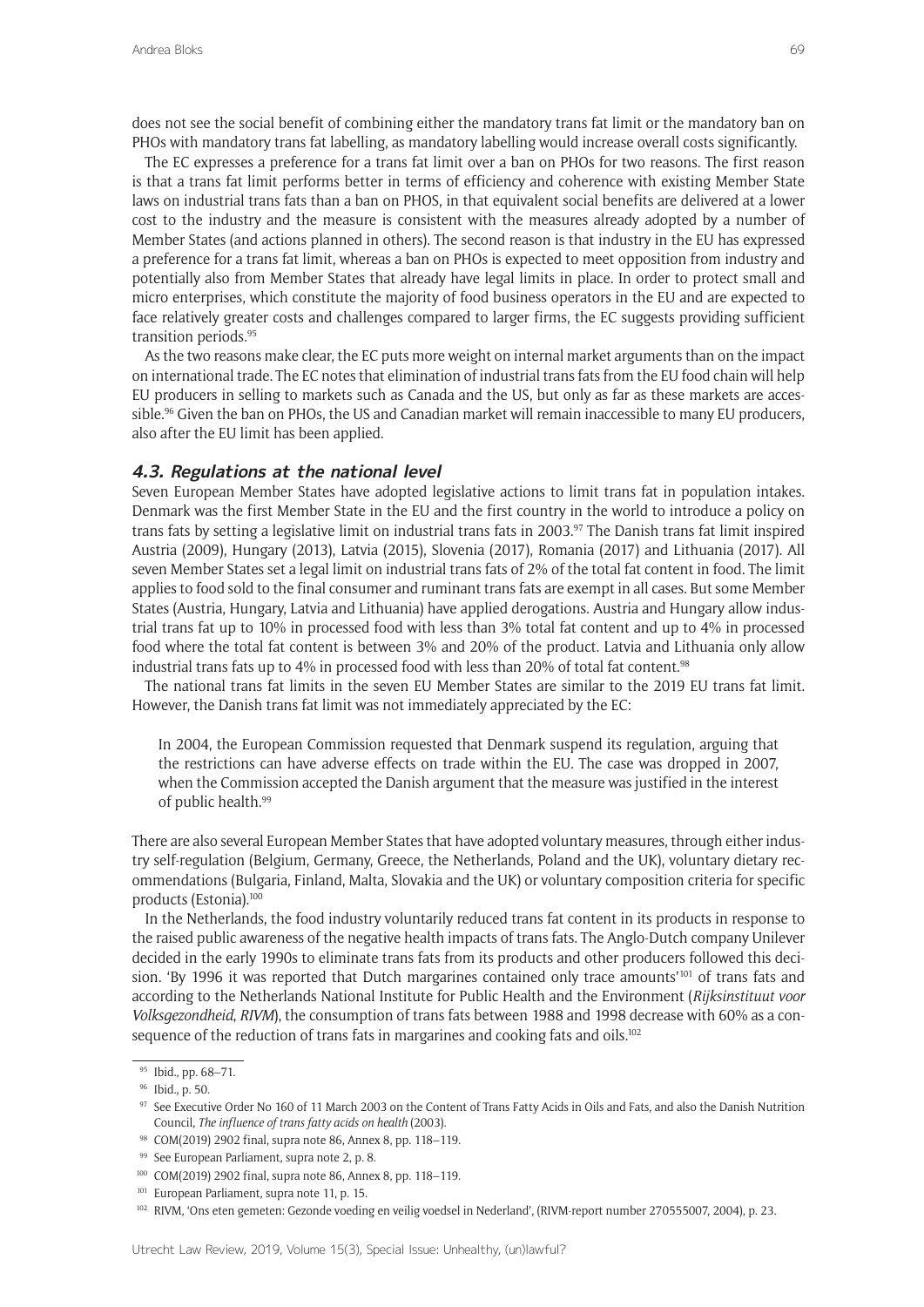The EC writes that 'the case of the Netherlands is often cited as a success in voluntary and self-regulated TFA reduction by food business operators'.103 It adds that the success of this approach, however, 'appears to depend on the country and the degree of public engagement and corporate social responsibility of food business operators'.104

Although the EC praised the progress of the Netherlands in the trans fat reduction in the 1990s, the amount of trans fats in food still remained above the recommended 1% of the daily energy intake. Dutch health institutions have drawn attention to the desirability of a further reduction of trans fat intakes. In 2002, the Dutch Health Council urged the government to encourage the food industry to reduce trans fat content to the level found in nature.105 In 2004, the RIVM made several policy recommendations to raise awareness of consumers about the negative health effects of trans fats and to further reduce the amount of trans fats in food products.<sup>106</sup> And in 2015, the Dutch Health Council published guidelines for a good diet<sup>107</sup> with a background paper on the health risks of trans fat intake and the relation between the amount of trans fats in a diet and the increase in health risks.<sup>108</sup>

The culture towards trans fat regulation, determined partly by the public engagement, is crucial for the success of and interest in voluntary measures, as the lack of a sequel to the recommendations by the RIVM and the Dutch Health Council shows. Despite the clear recommendations, neither the food industry nor the Dutch government has felt the need to take regulatory measures to further reduce the trans fat intake of consumers. Without public interest and pressure, food producers have little interest in going through the costs and risks of reducing the trans fat content in their products. The Dutch government similarly seems to simply ignore the recommendations when there is no political need to make new commitments.

# **5. Similarities and differences between the US and the EU regulatory systems**

Comparing the regulatory approaches of the US and the EU towards reducing trans fats in food and population intakes, we can identify several principles and orientations that point at similarities or differences between the regulatory approaches of the US and the EU. The US and the EU share a focus on scientific risk assessment (see subsection 5.1.). Also, the use of the precautionary principle can be identified in both systems (see subsection 5.2.). However, the US and the EU differ in their approach to the functioning of the internal market (see subsection 5.3.) and their socioeconomic orientation (see subsection 5.4.).

#### **5.1. Scientific risk assessment**

A major commonality in the approach to the regulation of trans fats in the US and the EU is the reliance on scientific risk assessment conducted by expert scientists. Both the US and the EU use the framework of risk analysis fostered by the WHO and the Food and Agriculture Organization of the United Nations (FAO).109 Risk analysis is a science-based decision procedure that is made up of three components: risk assessment, risk management and risk communication. According to the WHO, 'risk assessment is the scientific evaluation of known or potential adverse health effects resulting from human exposure to foodborne hazards'.110 'Risk management is the process of weighing policy alternatives to accept, minimize or reduce assessed risks and to select and implement appropriate options'.111 And 'risk communication is an interactive process of exchange of information and opinion on risk among risk assessors, risk managers, and other interested parties'.112

<sup>103</sup> See COM(2015) 619 final, p. 14.

<sup>&</sup>lt;sup>104</sup> Ibid.

<sup>105</sup> See European Parliament, supra note 11, p. 15; Health Council of the Netherlands (*Gezondheidsraad*), Committee on Trends in food consumption, 'Significant trends in food consumption in the Netherlands,' (publication no. 12, 2002).

<sup>106</sup> RIVM, supra note 102.

<sup>&</sup>lt;sup>107</sup> Health Council of the Netherlands, 'Richtlijnen goede voeding', <https://www.gezondheidsraad.nl/nl/taak-werkwijze/werkterrein/gezonde-voeding/richtlijnen-goede-voeding-2015> (last visited 6 November 2017).

<sup>108</sup> Health Council of the Netherlands, 'Transvetzuren: Achtergronddocument bij Richtlijnen goede voeding 2015', (report number A15/20, 2015).

<sup>&</sup>lt;sup>109</sup> WHO, 'Food Safety: About risk analysis in food', <https://www.who.int/foodsafety/risk-analysis/en/> (last visited 19 July 2019).

<sup>110</sup> WHO, 'Food Safety: Risk Assessment', <https://www.who.int/foodsafety/risk-analysis/riskassessment/en/> (last accessed 19 July 2019). <sup>111</sup> WHO, 'Food Safety: Risk Management', <https://www.who.int/foodsafety/risk-analysis/risk-management/en/> (last accessed 19 July 2019).

<sup>&</sup>lt;sup>112</sup> WHO, 'Food Safety: Risk Communication', <https://www.who.int/foodsafety/risk-analysis/riskcommunication/en/> (last accessed 19 July 2019).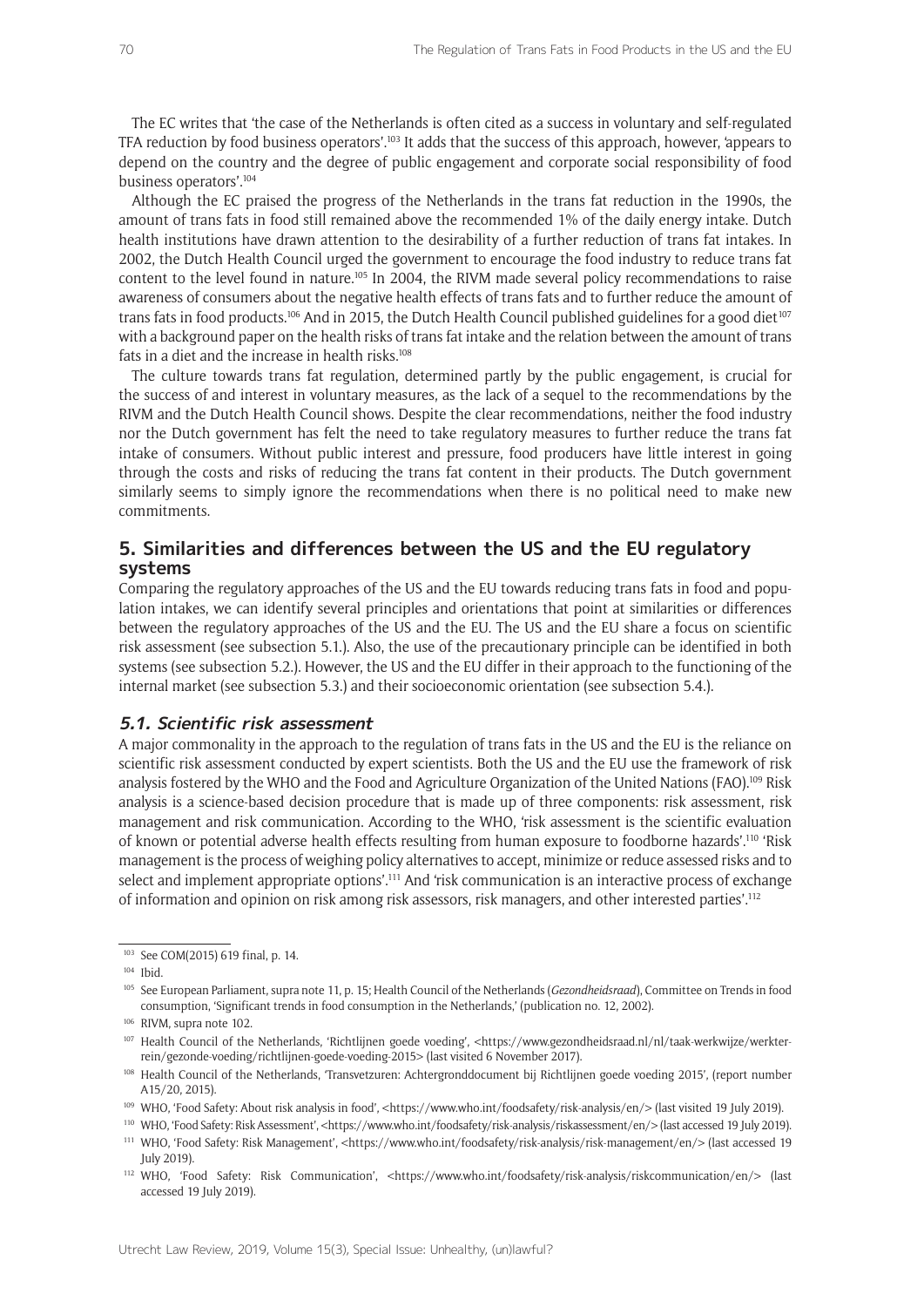In the EU, the principle of risk analysis is laid down in Article 6 of the GFL.113 The regulatory decision, i.e., the risk management, is made by the EC. The EC bases this decision on a scientific risk assessment that can either be done by the EFSA, which was instituted by the GFL to ensure the science basis of risk analysis in EU food law,114 or by the businesses. Whether the EFSA or the industry is responsible for the scientific risk assessment depends on the type of decision under consideration. If the risk analysis concerns the decision whether to take restrictive measures, such as limiting market access of products, then science is asked to identify hazards and risks, i.e., to determine whether the product is *un*safe. In this situation, the burden of proof is on the authorities and the responsible authority – DG SANCO – will ask the EFSA for a scientific opinion. By contrast, if the risk analysis concerns a decision to lift restrictions, such as granting market access to a product, then science is asked to exclude hazards and risks, i.e., to determine whether the product is safe. In this situation, the burden of proof is on the businesses that want to bring a product to the market<sup>115</sup>

The 2019 EU trans fat limit is based on a scientific risk assessment by the EFSA. The regulation includes trans fats in Annex III of Regulation (EC) No 1925/2006 on the addition of vitamins and minerals and of certain other substances to foods. Annex III lists the substances whose use in foods is prohibited, restricted or under EU scrutiny. According to Article 8(2) of Regulation (EC) No 1925/2006, the EC may, on its own initiative or on the basis of information provided by Member States, take a decision to include a substance in Annex III if that substance is associated with a potential risk to consumers. The EC shall in its decision follow the assessment of available information provided by the EFSA and shall use the comitology procedures in which it will be accompanied by the Standing Committee on the Food Chain and Animal Health (SCFCAH). In the recitals to the 2019 regulation to limit trans fats, the EC also recognises the scientific risk assessments provided by the EFSA in 2009 and 2018 and the call of the WHO in 2019 to eliminate trans fats from the global food supply chain.

In the US, the regulatory decision, i.e., the risk management, is made by the same agency that assesses the risk. In the case of trans fat regulations, the responsible agency is the FDA.

As the risk analysis is science-based, food agencies often rely on committees for scientific advice. The responsibilities and procedures of these advisory committees are laid down in the Federal Advisory Committee Act:

The FDA relies on expert advisory committees heavily for therapeutic products approval. To a lesser extent they are used for food. The FD&C Act §721 (b) (5) (D) & (D) mandates an advisory committee for color additives, but that is an exception and most advisory committees are established at FDA's discretion.116

The decisions to introduce the 2003 trans fat labelling legislation and the 2015 ban on PHOs reflect the FDA's heavy reliance on scientific risk assessment. In the 2003 trans fat labelling legislation, the FDA writes that 'given the current state of scientific knowledge, the FDA is requiring the mandatory declaration in the nutrition label of the amount of trans fatty acids present in foods, including dietary supplements'.117 And in the 2015 decision to ban PHOs, the FDA writes that it bases its determination on the available scientific evidence and the findings of expert scientific panels.118 To make this scientific risk assessment, the FDA uses the expertise of expert groups and advisory committees, such as the Institute of Medicine/National Academy of Science (IOM/NAS), the American Heart Association, the American Dietetic Association, the WHO, the Dietary Guidelines Advisory Committee and the FDA Food Advisory Committee Nutrition Subcommittee.119

There is a difference between the FDA's scientific risk assessment for the 2003 labelling legislation and for the 2015 ban on PHOs in terms of the burden of proof. The risk assessment for the 2003 labelling legislation concerns the decision to take a restrictive measure and, therefore, science has to identify whether trans fats are unsafe. Given the new scientific evidence about the health risks of trans fat intake, the FDA revisited its

<sup>&</sup>lt;sup>113</sup> See Art. 6 of the GFL, and also Van der Meulen, supra note 64, p. 88.

<sup>114</sup> See Art. 22 of the GFL.

<sup>115</sup> See Van der Meulen, supra note 64, p. 89.

<sup>116</sup> See Fortman, supra note 15, p. 11.

<sup>117</sup> FDA, 68 Fed. Reg. 133, 41434 (11 July 2003), supra note 23, p. 41436.

<sup>118</sup> FDA, 80 Fed. Reg. 116, 34650 (17 June 2015), supra note 34, p. 34650.

<sup>119</sup> Ibid., p. 34654. See also FDA, 68 Fed. Reg. 133, 41434 (11 July 2003), supra note 23, pp. 41436–41437.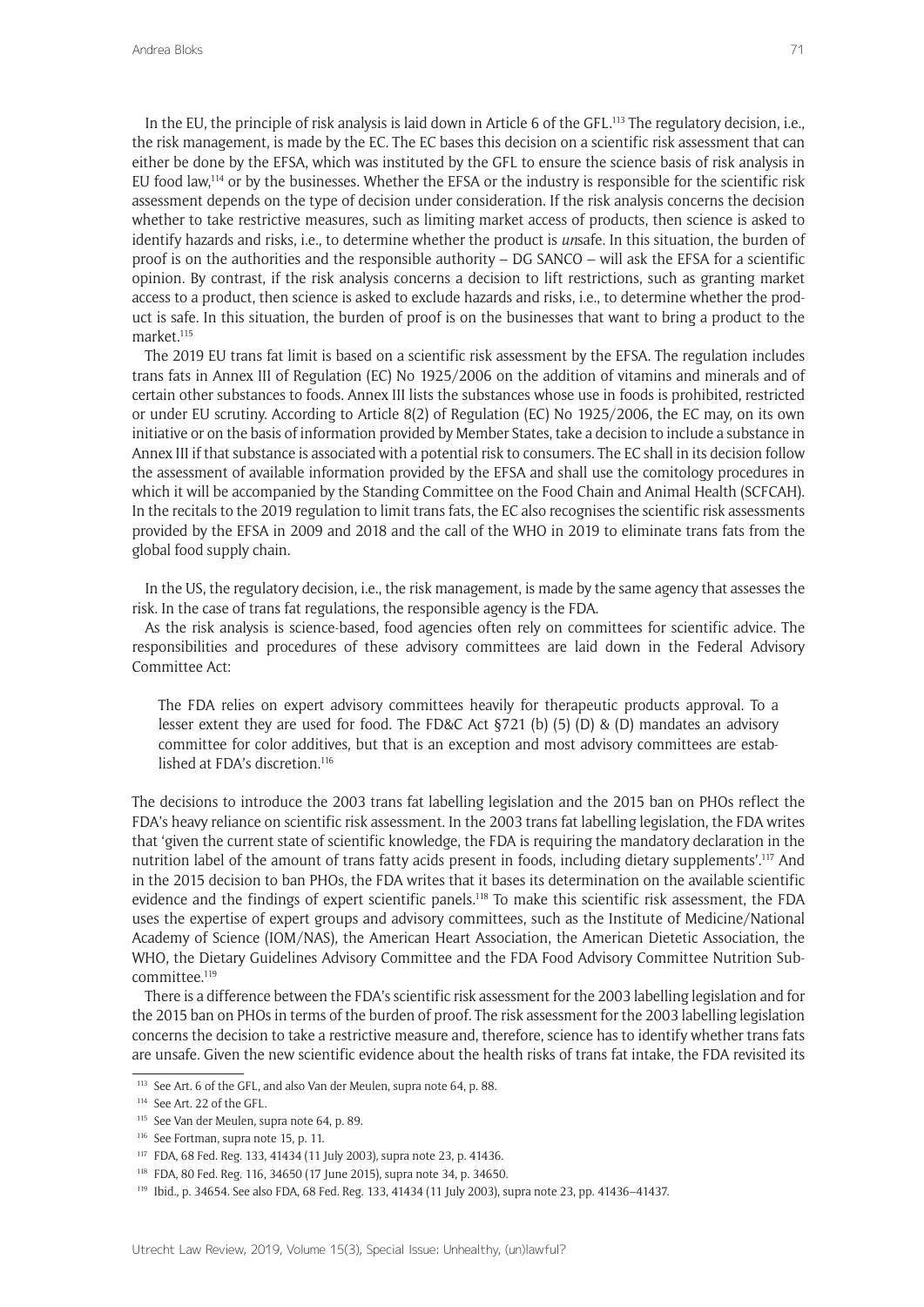decision during the 1990 amendments to the nutrition labelling legislation that it was premature to include trans fats in nutrition labelling because of a lack of agreement on the dietary implications of trans fat intake. Hence, the burden of proof to show that trans fat intake is unsafe in order to require trans fat labelling was on the FDA.

By contrast, the 2015 ban on PHOs concerns the decision to lift a measure, because science can no longer show that trans fats are safe. Specifically, the FDA's ban on PHOs entails that the FDA revokes the GRAS status of PHOs as 'there is no longer a consensus among qualified experts that partially hydrogenated oils (PHOs), which are the primary dietary source of industrially-produced trans fatty acids (IP–TFA) are generally recognized as safe (GRAS) for any use in human food'.<sup>120</sup> The burden of proof is on the industry to show that their use of PHOs is safe enough to deserve a GRAS status or food additive approval.

To conclude, we can identify a reliance on scientific risk assessment in the approach of both the EU and the US towards trans fat regulation. In general, the burden of proof for showing the *un*safety of products is on the authorities, whereas the burden of proof for showing the safety of products is on the industry. When the burden of proof is on the authorities, both the EU and the US authorities involve independent scientific experts in making a risk assessment.

### **5.2. Precautionary principle**

Another commonality between the approach of the US and the EU to trans fat regulations is the reliance on the precautionary principle. The precautionary principle 'states that in the case of serious or irreversible threats to the health of humans or the ecosystem, acknowledged scientific uncertainty should not be used as a reason to postpone preventive measures'.121 The principle should be distinguished from the principle of prevention. Prevention is a response to the scientific identification and proof of health hazards and risks. By contrast, precautionary action addresses uncertain and potential risks. It 'seeks to shift the ways in which science informs policy from a strategy of "reaction" to a strategy of "precaution"'.<sup>122</sup>

The precautionary principle plays a prominent role in food law in the EU. Article 7 of the GFL makes clear that the EC should be guided by the precautionary principle in its risk assessment, as it states that:

in specific circumstances where, following an assessment of available information, the possibility of harmful effects on health is identified but scientific uncertainty persists, provisional risk management measures necessary to ensure the high level of health protection chosen in the Community may be adopted.

The principle has been shaped by an influential policy paper of the  $EC^{123}$  and court decisions.<sup>124</sup>

The precautionary principle is especially important for the EU's challenge to strike a balance between protecting the health and interests of consumers and maintaining a free market. Purnhagen frames this as the balance between the 'social' of fundamental rights and the 'economy' of fundamental freedoms in the internal market.125 'In this balancing test, there are generally no priorities assigned for either favouring fundamental freedoms or fundamental rights in internal market regulation.<sup>'126</sup> However, the precautionary principle provides a condition under which it is allowed to strike the balance in favour of the 'social' of fundamental rights, i.e., public health, environmental protection or consumer protection. The principle requires or at least legitimises the regulator to trump the requirement of de-regulation resulting from the fundamental freedoms when there is still uncertainty about the possible harmful effects of a product, i.e.,

<sup>126</sup> Ibid., p. 14.

<sup>120</sup> FDA, 80 Fed. Reg. 116, 34650 (17 June 2015), supra note 34, p. 34650.

<sup>121</sup> M. Martuzzi & J.A. Tickner (eds.), *The precautionary principle: protecting public health, the environment and the future of our children*  (WHO Europe, 2004), p. 1.

<sup>122</sup> Ibid., p. 3.

<sup>123</sup> COM(2000) 1 final.

<sup>124</sup> See K. Purnhagen, 'The EU's Precautionary Principle in Food Law is an Information Tool!', (2015) 11 *Wageningen Working Papers in Law and Governance*, p. 3. Purnhagen mentions the following court cases: Case C-157/96 of 5 the Court of May 1998, *National Farmers' Union and Others*, [1998] ECR I-2211, para. 63; Case C-180/96, Judgment of the Court of 12 July 1996, *United Kingdom v Commission*, [1998] ECR I-2265, para. 99; Case C-236/01, Judgment of the Court of 9 September 2003, *Monsanto Agricoltura Italia v Presidenza del Consiglio dei Ministri*, [2003] ECR I-8105, para. 111; Case T-13/99, Judgment of the Court of 11 September 2002, *Pfizer Animal Health v Council*, [2002] ECR II-3305, para. 139.

<sup>125</sup> Purnhagen, ibid., pp. 14–16.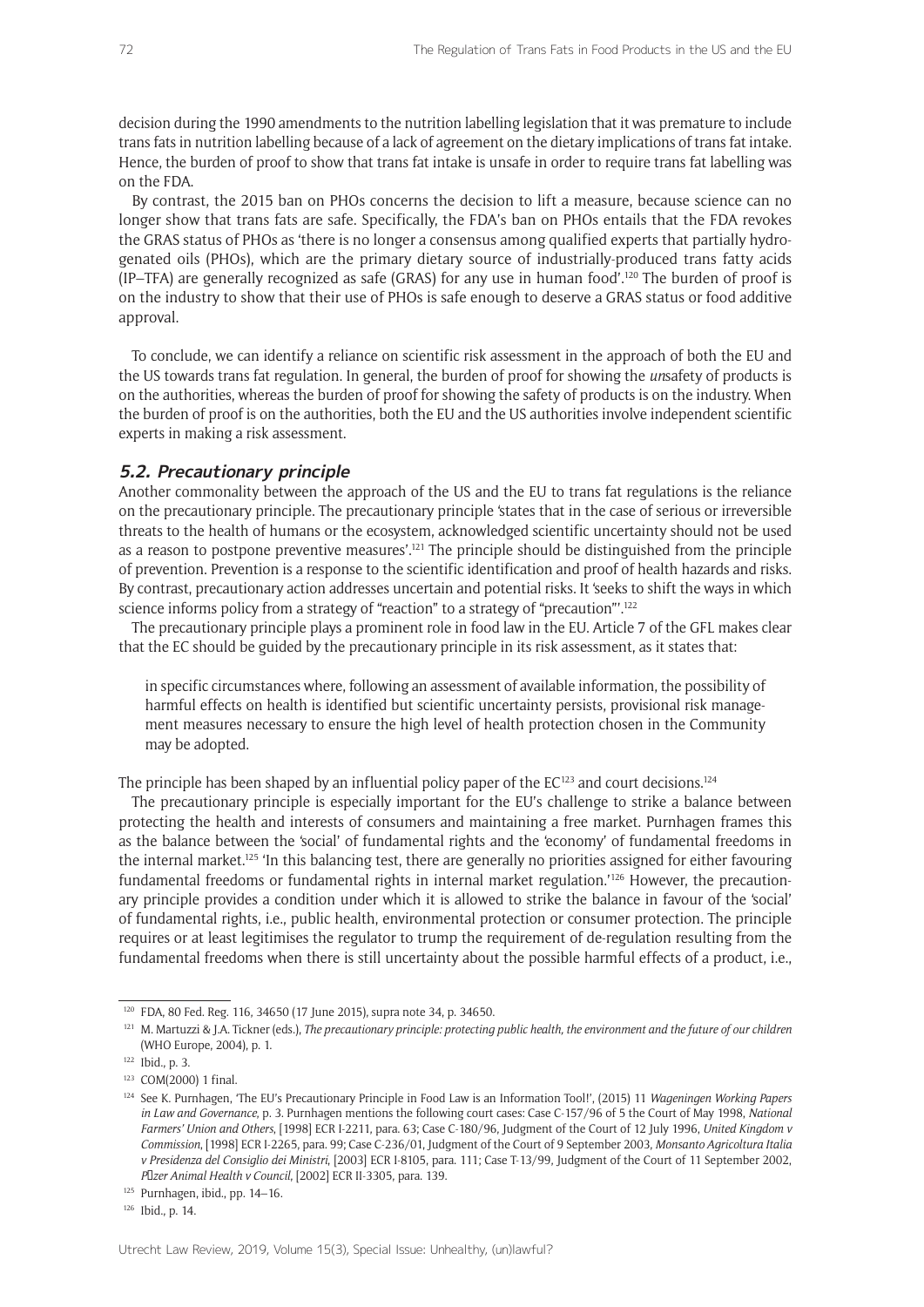when data points at a possible risk but is inconclusive. Thereby, the principle 'eases the proof of causation between action and harm which authorities or operators regularly have to bring forward'.<sup>127</sup>

This balancing test provided by the precautionary principle is recognised in recital 20 of the GFL, which states that the precautionary principle gives 'rise to barriers to the free movement of food or feed' in order to 'ensure health protection in the Community'. Before its formal recognition, the balancing test was also already used in the case law of the Court of Justice of the European Union (CJEU): in *Sandoz*,<sup>128</sup> the CJEU held that the refusal to market a muesli bar with added vitamins, which was lawfully sold in Germany, was justified as there was uncertainty in science about the negative effects of vitamins.

Contrary to the EU, the US has not formally adopted the precautionary principle in food law but the risk analysis in food safety in the US nevertheless reflects the use of the precautionary principle.129 For example, the FDA applies the precautionary principle when it requires prior approval of food additives before entering the market. This application of the precautionary principle shifts the burden of proof to the industry by maintaining that substances are deemed hazardous until proven otherwise.130

#### **5.3. Internal market**

Regulating the internal market forms a legal basis for EU-level legislation in the EU and for federal legislation in the US. In the EU, this EU competence follows from Article 114 of the TFEU that confers upon the EU the power to harmonise the internal market. In the US, this federal authority follows from the federal power to regulate commerce, granted by the American Constitution.

However, there is an important difference between the EU and the US in the application of this legal basis. In the EU, the legal basis concerns the *harmonisation* of the internal market. It is, therefore, used in *response* to legislation of the Member States. National legislation stimulates the EU to introduce EU-level legislation and the EU competence does not restrict EU Member States in taking measures with cross-border effects as long as the EU has not enacted any legislation.

By contrast, the regulation of interstate trade forms a legal basis for federal authorities in the US independent of whether state or local authorities have adopted different regulations. That is, a difference in trans fat regulations between some states or districts does not necessarily stimulate federal trans fat regulations. Rather, the state and local authorities are restricted in taking trans fat regulations, before federal legislation is even made, as they are not allowed to take measures which place an unreasonable burden on interstate commerce. Since legislation concerning all packaged and unpackaged food products would reach beyond state borders, we see that state and local trans fat regulations concern only food from restaurants and other food service establishments.

This difference is exemplary for the difference between the institutional set-up of the US and of the EU. Whereas the US is a federal system, the EU is a multilevel political system with intergovernmental characteristics. The federal government in the US has relatively more legislative power in the US than the EU legislator has in the EU as the EU is a community of independent, sovereign states. Also, there is public debate and pressure groups at the federal level in the US in order to stimulate trans fat regulations, while this public debate mainly takes place at the national level in the EU and the pressure to adopt EU-level regulations mainly comes from the Member States and not from citizens directly.

## **5.4. Socio-economic orientation**

The differences between the US and the EU in regulating trans fats in food products should be understood in the context of the socio-economic orientations that underlie the regulation of the food industry. Food policy extends to a large number of policy areas, such as health care, the economy and the environment. Because of the connection of food policy to a wide range of policy areas, food policy involves different interests that have to be weighed. These interests include economic interests as well as interests relating to health, the quality and availability of food products and the environmental impact. The different interests do not have to exclude each other, but the chosen policies and resulting regulatory measures always have a political dimension that requires prioritisation among the different interests. The way public, societal and economic interests are weighed is determinative for the chosen food policies and, more specifically, for the regulation of trans fats in food products. In other words, the socio-economic orientation towards the regulation of the food industry plays an important role in the chosen regulations of trans fats in food products.

<sup>127</sup> Ibid., p. 16.

<sup>128</sup> Case C-174/82, *Officier van Justitie v Sandoz*, [1983] ECR 2445, para. 84.

<sup>&</sup>lt;sup>129</sup> See Grossman, supra note 21, p. 361.

<sup>130</sup> See COM(2000) 1 final, p. 20.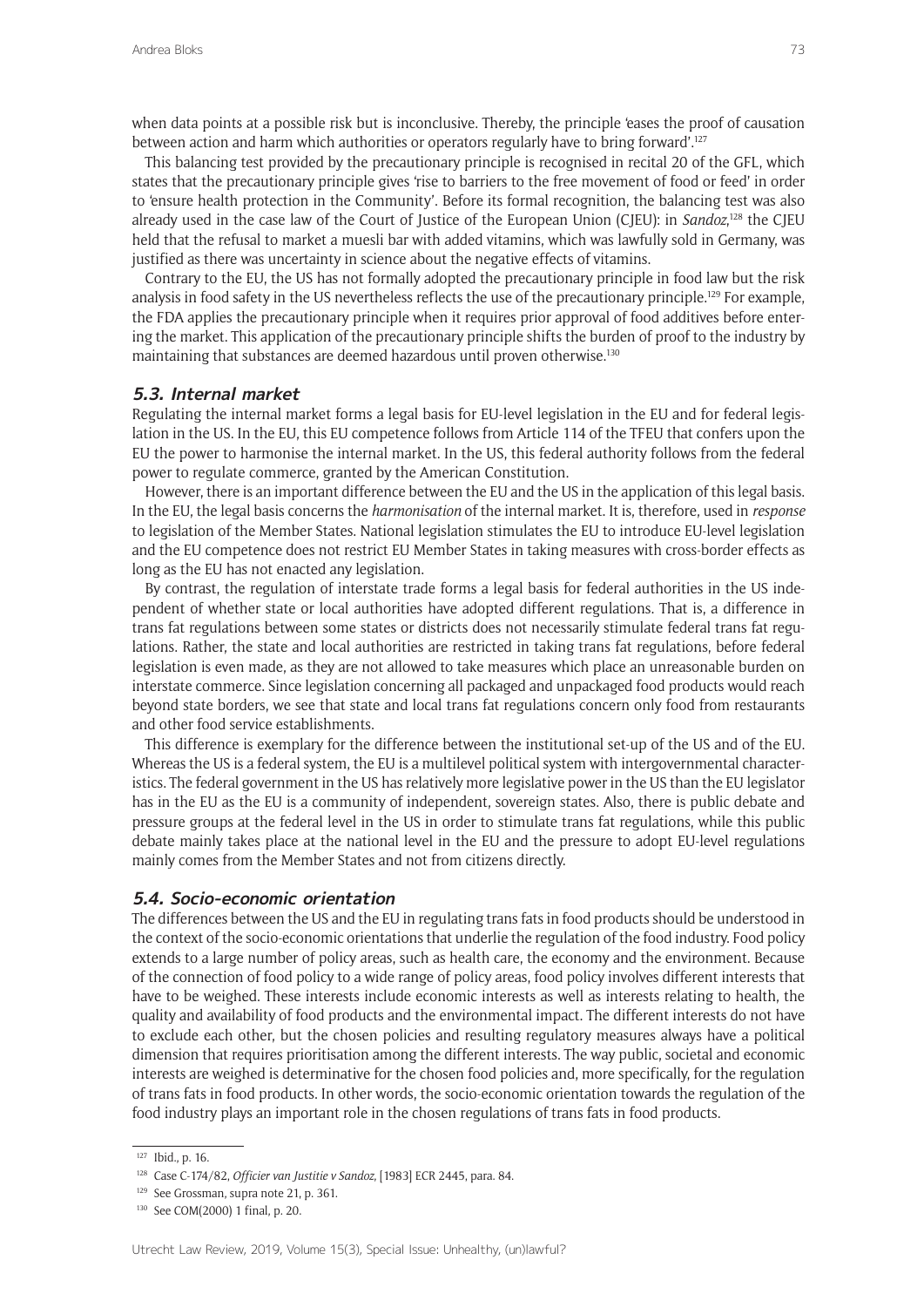The recognition and acknowledgement of basic and persistent differences in socio-economic orientations is also advocated by J. Whitman, who is a leading scholar in comparative law. Whitman proposes to revive an analytical distinction that was common in the 1930s: a distinction between 'consumerism' and 'producerism'. According to Whitman, this distinction can enhance an understanding of basic and persistent differences between the regulatory systems of the US and the EU.<sup>131</sup>

Consumer-oriented and producer-oriented legal systems tend to focus on different kinds of constructed legal-economic identities: consumers and producers. Whereas consumers and producers are two kinds of constructed legal-economic identities, they are not two different classes of persons: people can be both consumers and producers. According to Whitman, the focus of a legal order on either the consumer or the producer is 'a value choice about which of these two possible identities deserve priority in a modern market'.<sup>132</sup> It is a value choice about prioritising either the rights and interests on the demand-side of the market or the rights and interests on the supply-side of the market.<sup>133</sup>

Two types of consumerism can be distinguished: *economic* consumerism and *protection*-oriented consumerism. Economic consumerism tends to focus on the consumer economic interests, such as the availability and price of products. Protection-oriented consumerism tends to focus on consumer protection interests, such as legal guarantees of the quality and safety of goods and services.<sup>134</sup>

Producerism is also a broad notion as the term 'producer' is a broad, diffuse and conflict-ridden category. It 'refers to every actor providing some factor in the production and delivery of goods and services'.135 It is almost never possible to speak of any single, monolithic 'producer' interest and, consequently, any given piece of legislation may favour one group of 'producers' over another. However, the leading idea behind producerism is protection. This includes, for example, the protection of small, specialised businesses in the market and the rights of workers and suppliers.<sup>136</sup>

Law favouring consumer *economic* interests often comes into conflict with producer-oriented law. For example, while economic consumerism would favour long opening hours of shops, producerism would limit opening hours to protect small shop owners and workers. Similarly, the merger of big firms would not pose a problem from an economic consumerist perspective as long as 'the dominance exercised by a given firm or firms provides consumers with competitive prices',<sup>137</sup> but a producer oriented legal system would be more reluctant to accept big competitors because of the risk for small businesses to lose their competitive position and the risk of diminished rights for workers and suppliers.

By contrast, consumer protection legislation and producer-oriented law may often go hand in glove:

Legislation intended to guarantee the quality and safety of consumer goods can easily have the effect, intended or unintended, of protecting existing producer interests. This has to do largely with the dynamic of competition. High quality and safety standards may tend to protect the position of existing competitors in a given industry. If there are such consumer protection standards in place, new entrants cannot break in by offering relatively low-quality goods.138

Whitman argues that continental Europe remains far more oriented towards producer interests than the US, 'even in this high age of consumerism'.139 As he writes:

European policymakers often claim that Europe has made 'the political discovery of the consumer,' but this statement is only true if we qualify it carefully. Continental law is indeed putting a growing emphasis on the consumer protection interest, developing many paternalistic guarantees of the safety and quality of goods and services. But the consumer economic interest is making slower

- <sup>135</sup> Ibid., p. 368.
- <sup>136</sup> Ibid.
- <sup>137</sup> Ibid., p. 373.
- <sup>138</sup> Ibid., p. 369.
- <sup>139</sup> Ibid., p. 348.

<sup>&</sup>lt;sup>131</sup> See J. Whitman, 'Consumerism Versus Producerism: A Study in Comparative Law', (Faculty Scholarship Series, Paper 644, 2007), <http://digitalcommons.law.yale.edu/fss\_papers/644> (last visited 16 November 2017). The article is a leading article on this topic. It is referred to by many comparative legal researchers for laying down an important framework. For example, see E.J. Eberle, 'The Method and Role of Comparative Law', (2009) 8 *Washington University Global Studies Law Review* no. 451; I. Ramsey, 'Regulation and the Constitution of the EU Single Market: the Contribution of Consumer Law', (2011) 50 *Can. Bus. L.J*. no. 322.

<sup>132</sup> Whitman, ibid., pp. 366, 370.

<sup>133</sup> Ibid., p. 370.

<sup>134</sup> Ibid., p. 347.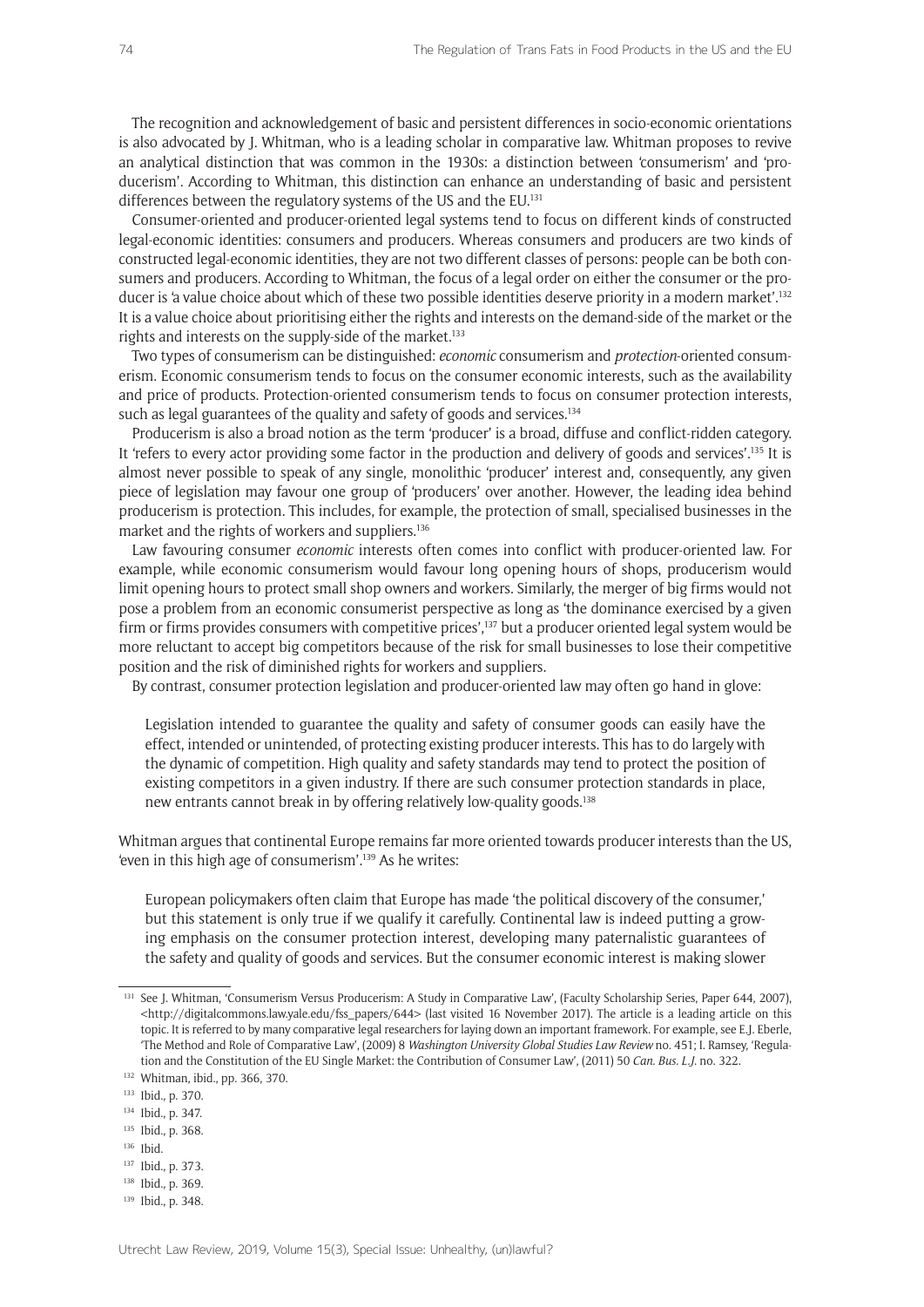headway. The result (…) is that contemporary continental law can leave many producer protections on the books. This reflects a fundamental fact about continental cultures: countries like France and Germany remain both far more paternalistic and far more producerist in their deep cultural orientation than America.140

This orientation in the EU towards producer interests is, first of all, reflected in the choice of the EU to adopt a trans fat limit instead of a ban on PHOs. In its assessment of the relative impact of various policy options to reduce trans fats in food and population intakes, the EC draws the conclusion that a mandatory trans fat limit and a mandatory ban on PHOs 'perform better than the alternatives in relation to health benefits (measured in disability-adjusted life years), reduction in health inequalities, improvements in the functioning of the Internal Market, efficiency and proportionality'.141 Even though both policy options achieve the same health benefits, the EC expresses a preference for a trans fat limit over a ban on PHOs. A major reason for this preference is the interests of producers. Producers have clearly expressed a preference for a trans fat limit over a ban on PHOs. And according to the EC, the higher costs to industry with a ban on PHOs do not outweigh the social benefits, as a mandatory trans fat limit can deliver social benefits equivalent to those delivered by a ban on PHOs.<sup>142</sup>

Secondly, the orientation towards producer interests in the EU is also reflected in the choice of the EU to refrain from implementing mandatory trans fat labelling. The EC argues that combining a trans fat limit with mandatory trans fat labelling would raise overall costs for industry significantly, whereas it is unlikely to deliver added social benefits.<sup>143</sup> Furthermore, the EC notes that 'firms that have already removed industrial trans fats from their products and firms whose products will never contain industrial trans fats by virtue of their composition will still need to change the nutrient declaration'.<sup>144</sup>

In the US, producer interests are also considered but have less effect on the final decision to adopt a certain trans fat regulation. In its decision to impose trans fat labelling and its decision to ban PHOs, the FDA is mainly focussed on the interests of consumers in food information and the protection of the health of consumers. The FDA does not compare regulatory measures on the basis of producer interests.

The producer interests only play a decisive role in the US in setting the compliance date for the trans fat labelling legislation and for the ban on PHOs. Just like the EU, FDA applied a relatively long compliance period to provide regulatory relief for small businesses.<sup>145</sup> Apart from that, the FDA considers the costs of producers in order to determine the effects of the labelling legislation on the quality of food and not in order to determine whether labelling legislation is the most preferred policy option. The FDA anticipates that labelling legislation leads to changes in food purchases by consumers and, thereby, incentivises producers to reformulate their products.<sup>146</sup> Furthermore, the FDA argues that an exemption of small businesses from the labelling legislation is not desirable. On the one hand, because the potential benefits from the final rule would not be realised with such an exemption as so many of the businesses in the food processing industry are classified as small by the Small Business Administration. On the other hand, because exempt businesses may be forced by market pressures to adopt the final label in any case.<sup>147</sup>

As a result, the US ends up with a combination of trans fat legislation (trans fat labelling and a ban on PHOs) that is more costly for the industry than the legislation in the EU, whereas the protection of the health of consumers may be equivalent to the protection of the health of consumers under the EU legislation.

To conclude, the regulation of trans fats in the EU is more producer-friendly than the regulation of trans fats in the US. Also, the decision-making process of the EU seems to be more oriented towards producer interests than the decision-making process in the US. The EC bases its determination of a trans fat regulation on a comprehensive assessment of various regulatory options. Thereby, it has the possibility to compare different regulations in terms of the protection of consumer health and interests, but also in terms of producer

 $\overline{140}$  Ibid.

<sup>141</sup> Com(2019) 2902 final., supra note 86, p. 68.

<sup>142</sup> Ibid., p. 70.

<sup>143</sup> Ibid., p. 69.

<sup>&</sup>lt;sup>144</sup> Ibid., p. 64.

<sup>145</sup> FDA, 68 Fed. Reg. 133, 41434 (11 July 2003), supra note 23, p. 41495; FDA, 80 Fed. Reg. 116, 34650 (17 June 2015), supra note 34, p. 34668.

<sup>146</sup> FDA, 68 Fed. Reg. 133, 41434 (11 July 2003), ibid., p. 41468.

<sup>147</sup> Ibid., p. 41495.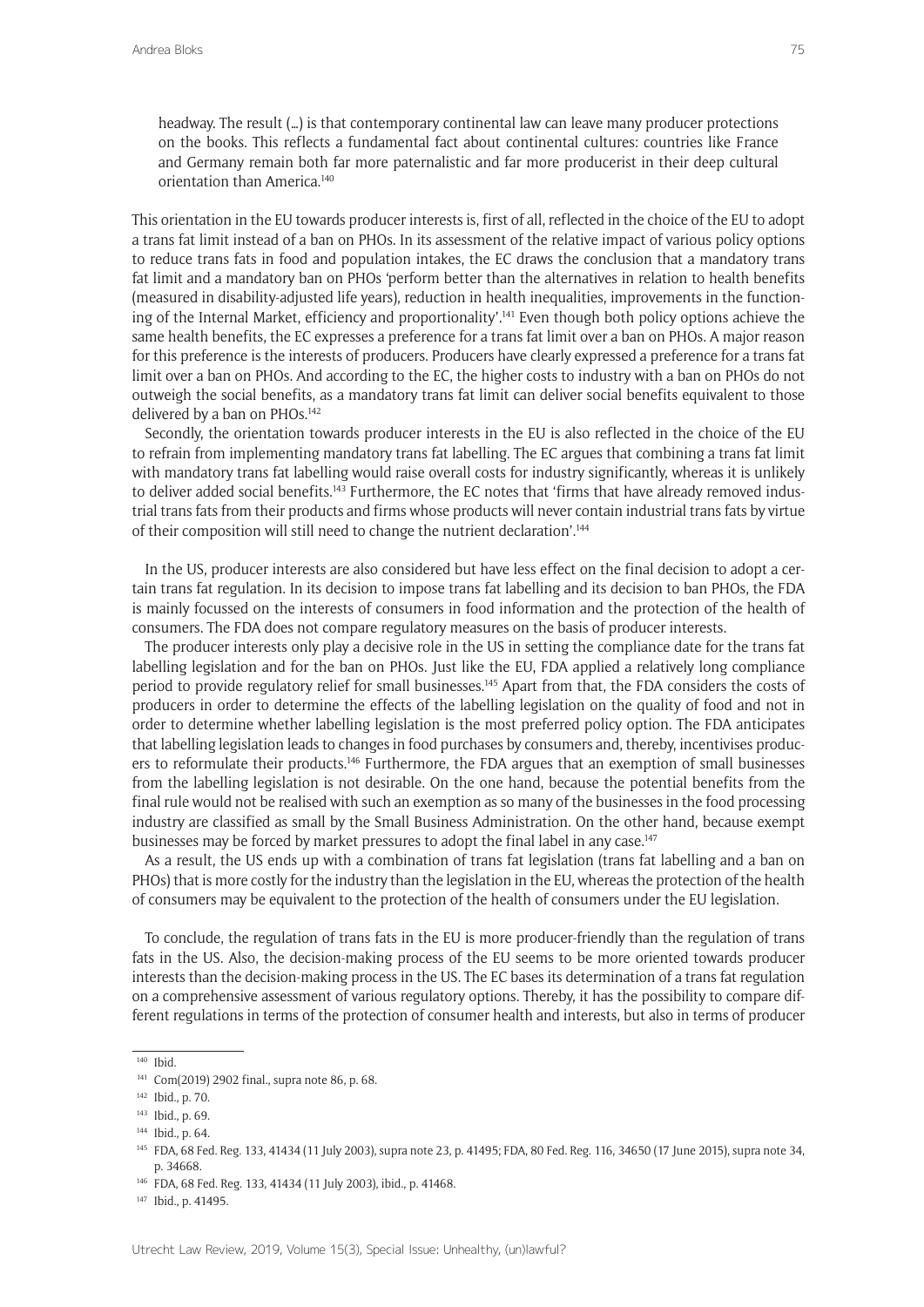interests. By contrast, the FDA does not make such a comprehensive assessment of policy options. Rather, the FDA's trans fat regulations have been adopted in response to citizen petitions for those specific regulations.

The Danish Nutrition Council identified the decision of the FDA to adopt trans fat labelling instead of a trans fat limit or a ban on PHOs as a cautious approach towards restrictive intervention by authorities:

The American position is that the population is entitled to information on the conditions to which it is exposed, including the composition of food. A cautious approach is, on the other hand, adopted on restrictive intervention by the authorities. The Danish position is the opposite, namely that the authorities should, via statutory instruments, ensure for example the safety of food at the production stage so that the safety of the chosen diet is not based on the individual consumer's ability to interpret any information on the content of the food that may be difficult to understand.148

Whereas this appraisal of the Danish trans fat limit should be taken with a pinch of salt, as the EU labelling legislation prohibited Denmark to take the less restrictive measure of trans fat labelling, the Danish Nutrition Council makes an interesting point about the caution that the FDA seems to show with respect to taking restrictive measures. The concern for the health and interests of consumers did not encourage the FDA to consider more restrictive measures in 2003, such as a trans fat limit or a ban on PHOs, that are certainly more effective in protecting the health of consumers. But as time passed and scientific evidence about the health risks of trans fat intake strengthened, the FDA could no longer avoid taking more restrictive measures and has ended up with a package of interventions (trans fat labelling and a ban on PHOs) instead of a single intervention (as in the EU).

## **6. Concluding remarks**

The fight against industrially-produced trans fats started in 1993 with a citizen petition in the US and reached global prominence in 2018 when the WHO called for the elimination of industrially-produced trans fats from the global food supply chain by 2023. The fight has encouraged industry to reformulate their products and inspired regulators across the globe to adopt trans fat reducing measures, such as mandatory trans fat labelling, a limit on the maximum amount of industrially-produced trans fats in food products and a ban on the production process that generates trans fats.149 Thereby, the fight against industrially-produced trans fats may set an example for future fights against legal but harmful food ingredients, such as salt, sugar and saturated fat.

A comparison of the trans fat regulations in the US and the EU shows that despite a common focus on scientific risk assessment and precautionary action, regulators may come to different regulations in the fight against legal but harmful food ingredients. In fact, the regulations in the US and the EU cover all three regulatory options – labelling of the ingredient, a limit on the maximum amount of the ingredient and a ban on production technology that produces the ingredient. In the EU, a limit of 2% has been imposed on the maximum content of trans fats in the fat content of food products, both at the EU-level and in some EU Member States. In the US, federal authorities have introduced both trans fat labelling legislation and a ban on PHOs. Furthermore, state and local authorities in the US have restricted the use of trans fats in restaurant food.

The comparison may stimulate regulators to reflect on their approach towards regulating legal but harmful food ingredients for future fights. In particular, the US and the EU could learn from each other's approaches towards the regulation of legal but harmful food ingredients. On the one hand, the US could learn from the comprehensive assessment of regulatory options that was done in the EU before introducing trans fat regulations. The US seems to have introduced trans fat regulations on a step-by-step basis, in response to citizen's petitions. The result is a package of trans fat regulations that may turn out to be more restrictive than initially intended and may not provide the best balance of consumer interests and producer interests according to US standards. On the other hand, the EU could use the US as an example for lifting food regulation from the Member State level to the EU-level by creating a legal basis for introducing EU-wide food regulations that is independent of the measures taken in EU Member States and by stimulating engagement and participation of citizens in EU food law.

#### **Competing Interests**

The author has no competing interests to declare.

<sup>&</sup>lt;sup>148</sup> See the Danish Nutrition Council, supra note 97, p. 53.

<sup>&</sup>lt;sup>149</sup> See WHO/NMH/NHD, supra note 4.